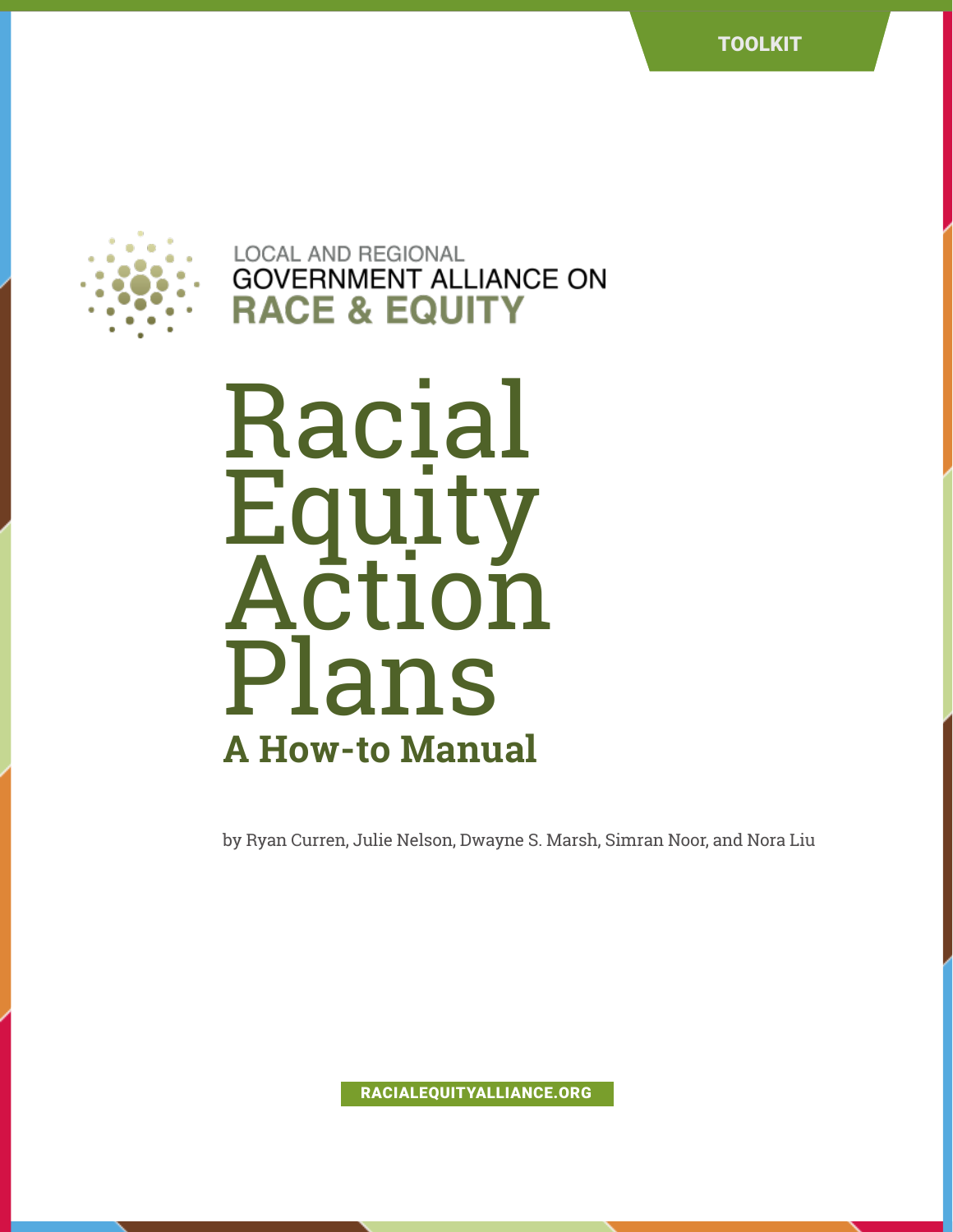

### **This toolkit is published by the Government Alliance on Race and Equity, a national network of government working to achieve racial equity and advance opportunities for all.**

#### **Authors**

Ryan Curren, Julie Nelson, Dwayne S. Marsh, Simran Noor, and Nora Liu

#### **Acknowledgments**

*The authors would like to thank the following individuals who contributed to this guide by participating in interviews and editing:*

Rachelle Galloway-Popotas, Ebonye Gussine Wilkins

#### **Report Citation**

Curren R., Nelson, J., Marsh, D.S., Noor, S., Liu, N. "Racial Equity Action Plans, A How-to Manual.": Haas Institute for a Fair and Inclusive Society, University of California, Berkeley, 2016

### GARE is a joint project of



RACIALEQUITYALLIANCE.ORG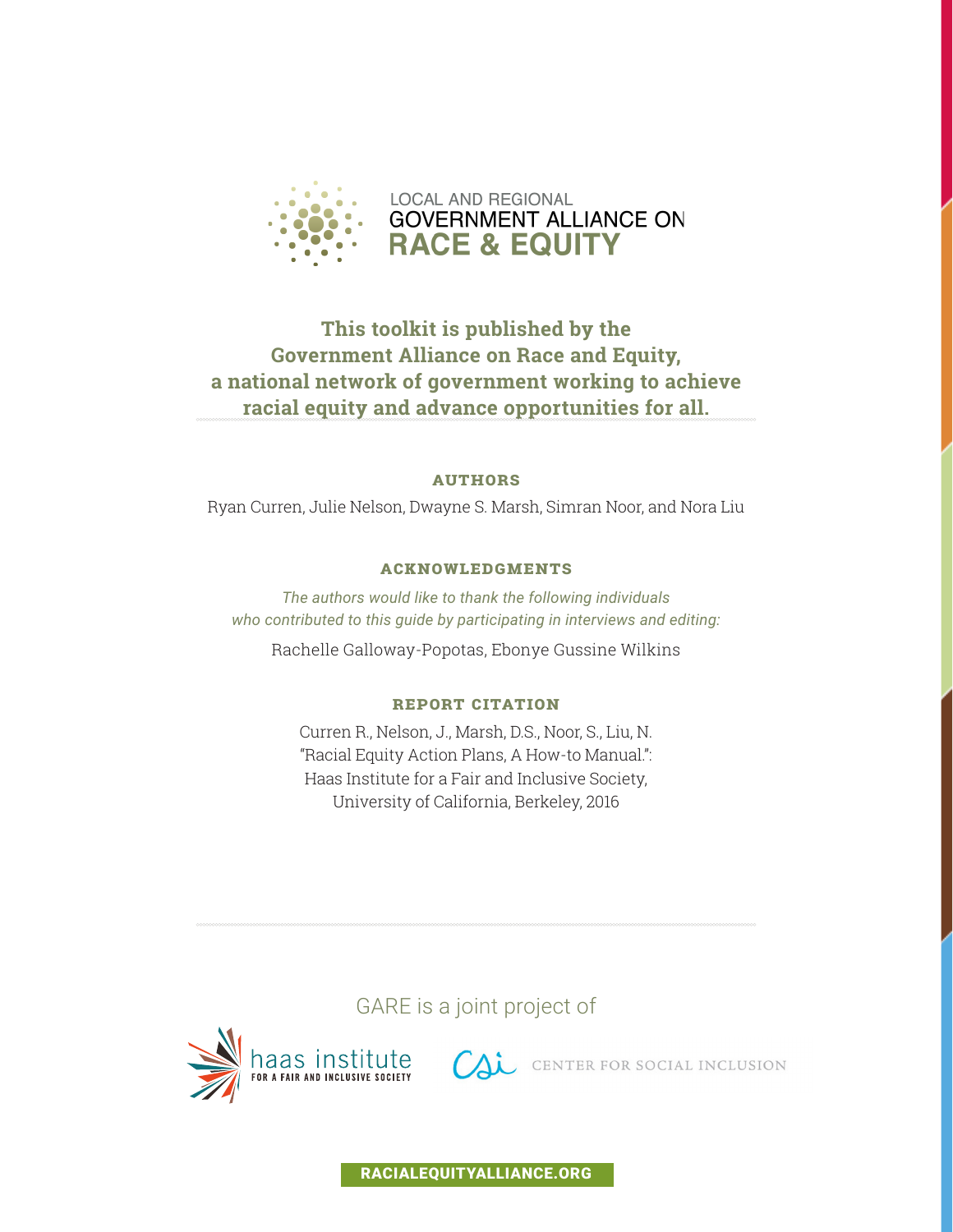# **TABLE OF CONTENTS**

| Achieving Local Government's         |  |
|--------------------------------------|--|
| Articulating a Theory of Change      |  |
|                                      |  |
|                                      |  |
| Staffing Leads and Racial Equity     |  |
| Organizational Structure and Scale12 |  |
| Community Engagement 12              |  |
|                                      |  |
| <b>Research and</b>                  |  |
| Organizational Assessment 14         |  |
|                                      |  |
|                                      |  |
| <b>Review and Finalizing</b>         |  |
|                                      |  |
|                                      |  |
|                                      |  |
|                                      |  |
| Racial Equity Plan Template28        |  |

**TOOLKIT Racial Equity Action Plans**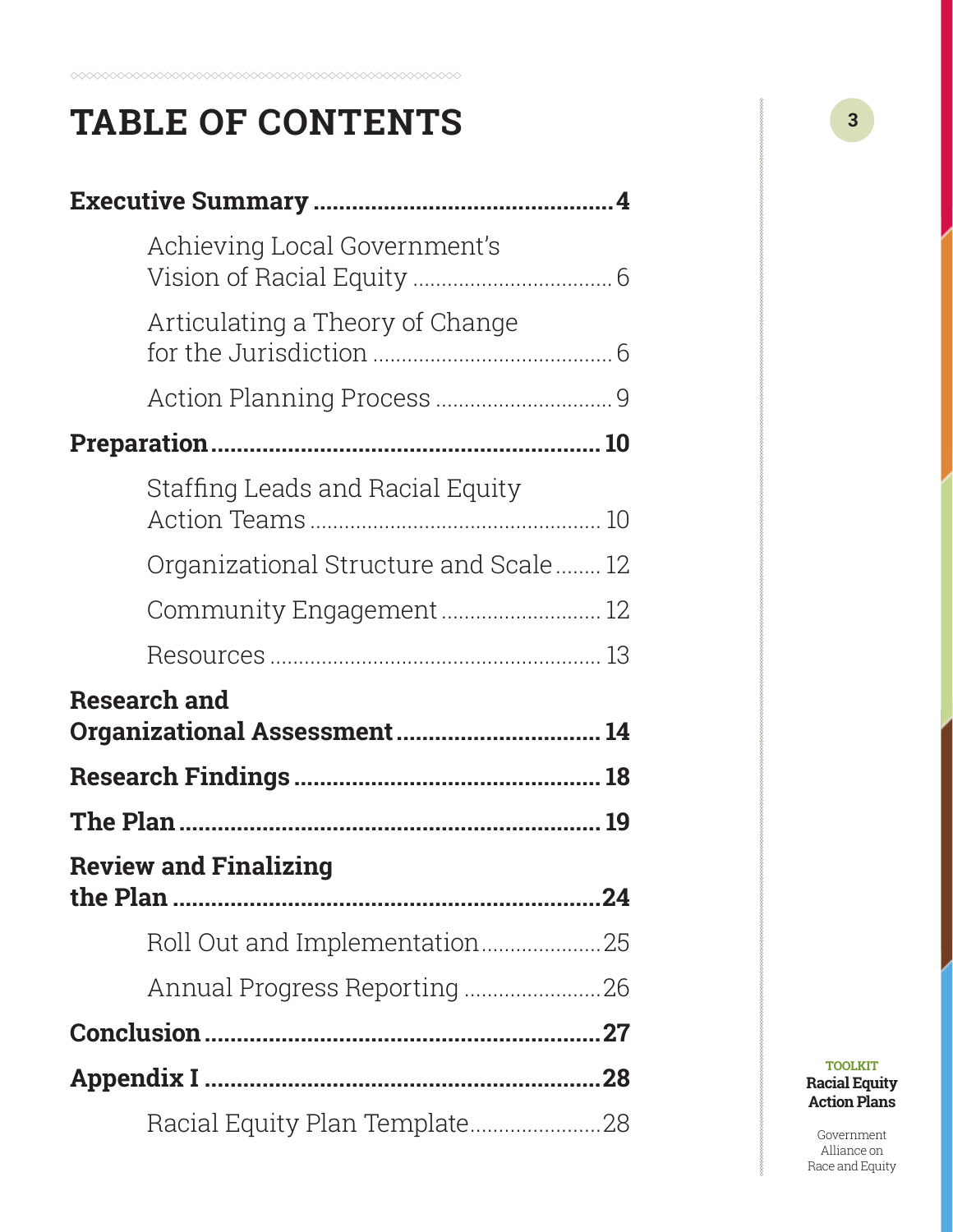# <span id="page-3-0"></span>**EXECUTIVE SUMMARY**

While local governments may consider themselves fair and just, people of color fare worse than their white counterparts in every area: housing, employment, education, justice, and health. Current day disparities are just as bad and sometimes worse than they were before the Civil Rights era. Since then, most governments have not made significant changes in outcomes for employees or residents of color, even with years of effort.

Because local governments have a unique responsibility to all residents, these racial ineq-

uities can and must be addressed. The public sector must be for the public good; current racial inequities are destructive. We must go beyond individual, intentional discrimination or acts of bigotry, and examine the systems in which we all live. We must investigate—honestly—how our longstanding systems, policies, and practices, unintentionally or not, have created and continue to maintain racial inequity, and we must change them.

Racial Equity Action Plans can put a theory of change into action to achieve a collective vision of racial equity. Plans can drive institutional and structural change. However, the goal we seek is not a plan. The goal is institutional and structural change, which requires resources to implement: time, money, skills, and effort. It requires local governments' will and expertise to change our policies, the way we do business, our habits, and cultures.

Our theory of change requires normalizing conversations about race, making sure we have a shared understanding of commonly held definitions of implicit bias and institutional and structural racism. Normalizing and prioritizing our efforts creates greater urgency and allows change to take place more expeditiously. We must also operationalize racial equity, integrating racial equity into our routine decision-making processes, often via use of a **[Racial Equity Tool](http://racialequityalliance.org/newsite/wp-content/uploads/2015/10/GARE-Racial_Equity_Toolkit.pdf)** and development and implementation of measurable actions. Operationalizing a vision for racial equity means implementation of new tools for decision-making, measurement, and accountability. We also organize, both inside our institutions and in partnership with others, to effect change together. Organizing involves building staff and organizational capacity through training for new skills and competencies while also building internal infrastructure to advance racial equity.

This manual provides guidance for local governments to develop their own Racial Equity Action Plans after a period of research and information gathering. This manual also provides guidance and tools to conduct this research. GARE created a Racial Equity Action Plan template after a national scan of promising practices from cities and counties that have developed plans for racial equity and the structures that supported successful planning processes. We are also appreciative of the **[Results Based Accountability](https://clearimpact.com/results-based-accountability/)** framework as a disciplined way of thinking and taking action that communities and government can use to achieve meaningful improvements, eliminate racial inequities and lift up outcomes for all.

Racial Equity Plans are both a process and a product. A successful process will build staff capacity which can be valuable during implementation. A process can also serve to familiarize more staff with the jurisdiction's racial equity vision and its theory of change.

Preparing leadership support, forming a skilled planning team, designing community engagement structures upfront, and securing resources to support all participants are key preparatory steps key to set the process on the right path. Your research must not only influence the content of your plan but also how it is framed. The methodology should include

#### **WHAT IS RACIAL EQUITY?**

Racial equity is realized when race can no longer be used to predict life outcomes, and outcomes for all groups are improved.

#### **TOOLKIT Racial Equity Action Plans**

Government Alliance on Race and Equity

**4**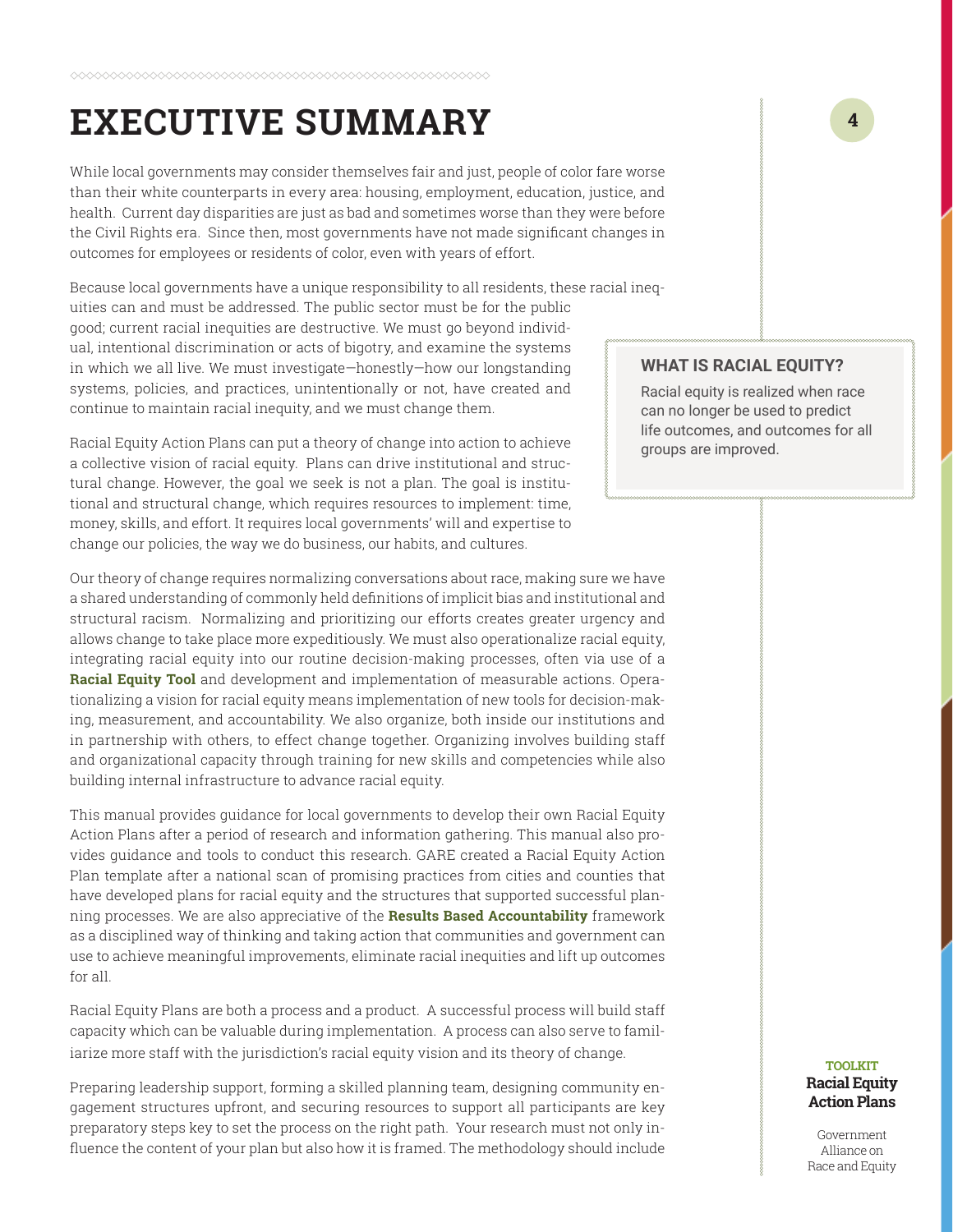both quantitative and qualitative data collected through community engagement. A clear set of findings can provide a solid foundation to inform your plan. Areas to analyze include:

- workforce demographics, hiring, retention, and promotion;
- contracting practices;
- jurisdiction commitment, leadership, and management;
- community access and partnership; and
- data, metrics, and on-going focus on improvement.

#### **Figure 1: The Racial Equity Action Plan Process**



A strong Racial Equity Action Plan is guided by a clear vision of racial equity and structured to achieve meaningful and measurable results. A simple plan structure provided by GARE includes the following components:

- Results: Community level conditions we are aiming to impact.
- Community Indicator: Community indicators are the means by which we can measure impact in the community. Community indicators should be disaggregated by race.
- Outcome: A future state of being resulting from a change at the jurisdiction, department, or program level. Strong outcomes articulate a clear improvement or define how much improvement will take place.
- Action: They are the specific things your jurisdiction will do to achieve the outcomes.
- Performance Measure: A quantifiable measure of how well an action is working. Different types of measures include 1) Quantity—How much did we do? 2) Quality—How well did we do it? 3) Impact—Is anyone better off?

Successfully implementing a plan will require well-resourced stewardship, strong accountability structures, and clear communications with all partners during the rollout and beyond. An organizational body, with authority to remove barriers during implementation and monitor progress, is critical infrastructure over the life of the plan. Regular tracking of performance and reporting on progress provides a level of accountability to follow through on the jurisdiction's commitment to action. Using data and the opportunity to reflect develops a culture of learning and innovation to improve upon commitments in the plan over its lifetime. The quality and consistency of communication about the plan both within the government and with community will be a major indicator of whether the plan is another exercise in maintaining the status quo or whether it is truly the harbinger of your jurisdiction's commitment to advancing racial equity.

### **ACHIEVING LOCAL GOVERNMENT'S VISION OF RACIAL EQUITY**

A jurisdiction's clear and bold vision for racial equity is important for the success of a Ra-

#### **TOOLKIT Racial Equity Action Plans**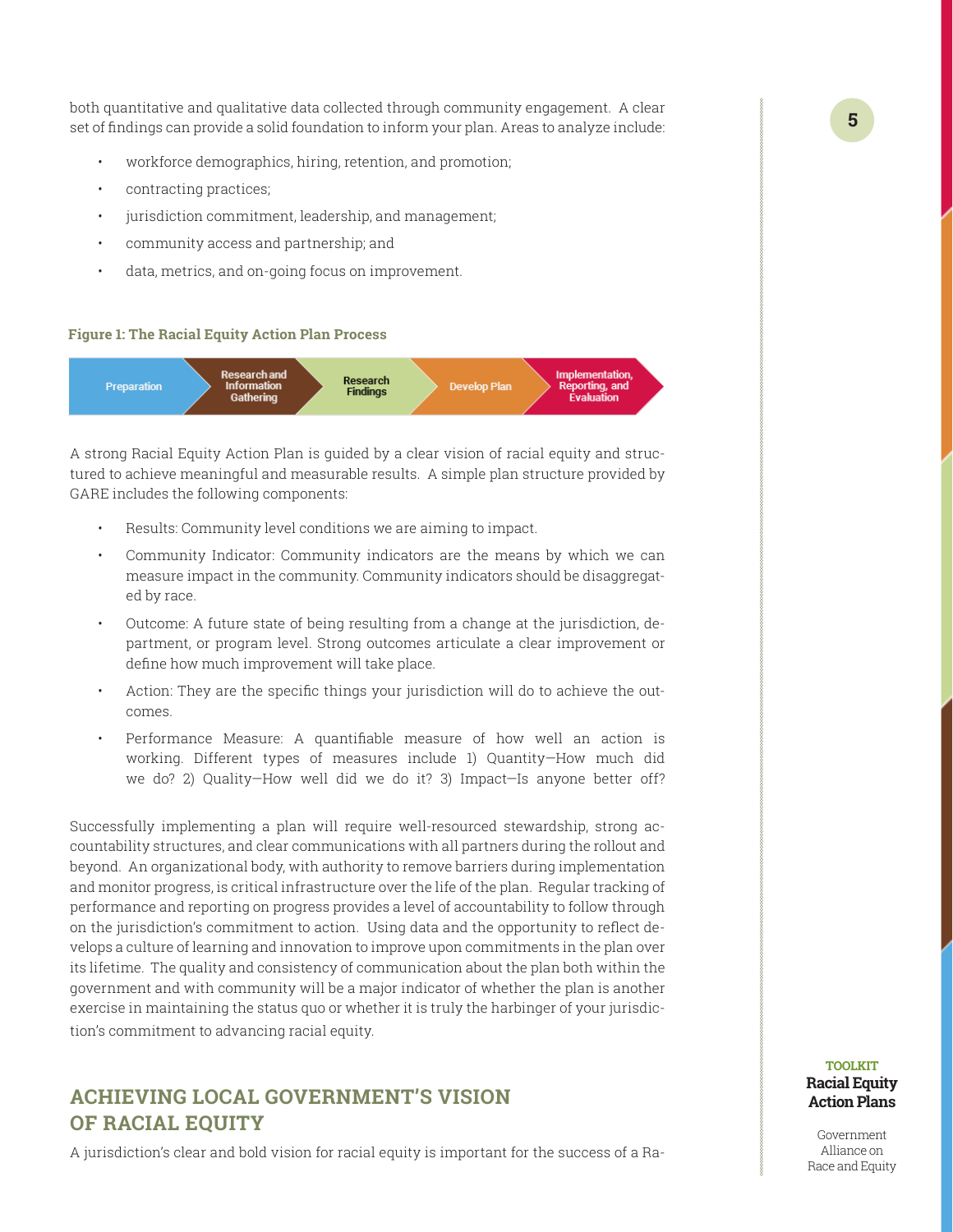<span id="page-5-0"></span>cial Equity Action Plan. The vision should be heavily informed by communities of color impacted by institutional and structural racism—those with the real expertise. Your jurisdiction may already have made a formal commitment to achieving racial equity and expressed this through adoption of legislation, a general plan, or executive proclamation. If so, then Racial Equity Action Plans can layout the approach to operationalizing this commitment. If not, then Racial Equity Action Plans are an excellent opportunity to make such a commitment paired with the change necessary to achieve it. Figure 2 shows the City of Portland's Citywide Racial Equity Goals and Strategies, adopted unanimously by City Council as binding policy in 2015.

By embarking on a planning process you are are undergoing a reprioritization of your work and changing long-standing systems and structures. You are creating a shared practice and forming relationships across the jurisdiction's structure. Creating a culture of learning and reflection to improve upon the work as you go is essential. You are expanding a field of practice, building off of the experiences of local governments directly addressing racial inequities, and have the opportunity to break relatively new ground. Your planning process is an opportunity to take a step back and ask engaging questions, knowing that you may not have the answers, and set an actionable course toward achieving racial equity. GARE, your peers, and our network of national partners are all here to help you, and to share resources and promising practices.

### **ARTICULATING A THEORY OF CHANGE FOR THE JURISDICTION**

The ultimate goal of a jurisdiction's racial equity work should be to eliminate racial inequities and improve outcomes for all racial groups. Government played a primary role in the creation of racial inequities, including laws, policies, and practices that created racial inequities. Our ideas of "equality and justice" have shifted over time, and we now have collective values for a more inclusive democracy. To achieve our aspirations and to get to different outcomes, we will need to fundamentally transform government. This requires high level leadership, committed action teams, supportive community leaders, and effective structures and practices. But what guides this change?

A new theory of change to achieve racial equity should guide your jurisdiction and its plan to make transformative change. GARE's recommended theory of change does the following<sup>1</sup>: :

- 1. Normalize—Establish racial equity as a key value by developing a shared understanding of key concepts across the entire jurisdiction and create a sense of urgency to make changes.
- 2. Organize—Build staff and organizational capacity, skills, and competencies through training while also building infrastructure to support the work, like internal organizational change teams and external partnerships with other institutions and community.
- 3. Operationalize—Put theory into action by implementing new tools for decision-making, measurement, and accountability like a Racial Equity Tool and developing a Racial Equity Action Plan.

#### **WHAT IS MY JURISDICTION ISN'T READY BUT MY DEPARTMENT IS?**

The framework and approach to creating Racial Equity Action Plans presented in the manual is also applicable to departments within a jurisdiction. Most often jurisdictions beginning to focus on racial equity have only a small number of departments with any emphasis on racial equity or the infrastructure to support the work. A department with some foundation to build a Racial Equity Action Plan upon is a good place to start. A strong director with capable staff and good community partnerships can develop a plan to serve as a model or proof of concept for the entire jurisdiction.

#### **TOOLKIT Racial Equity Action Plans**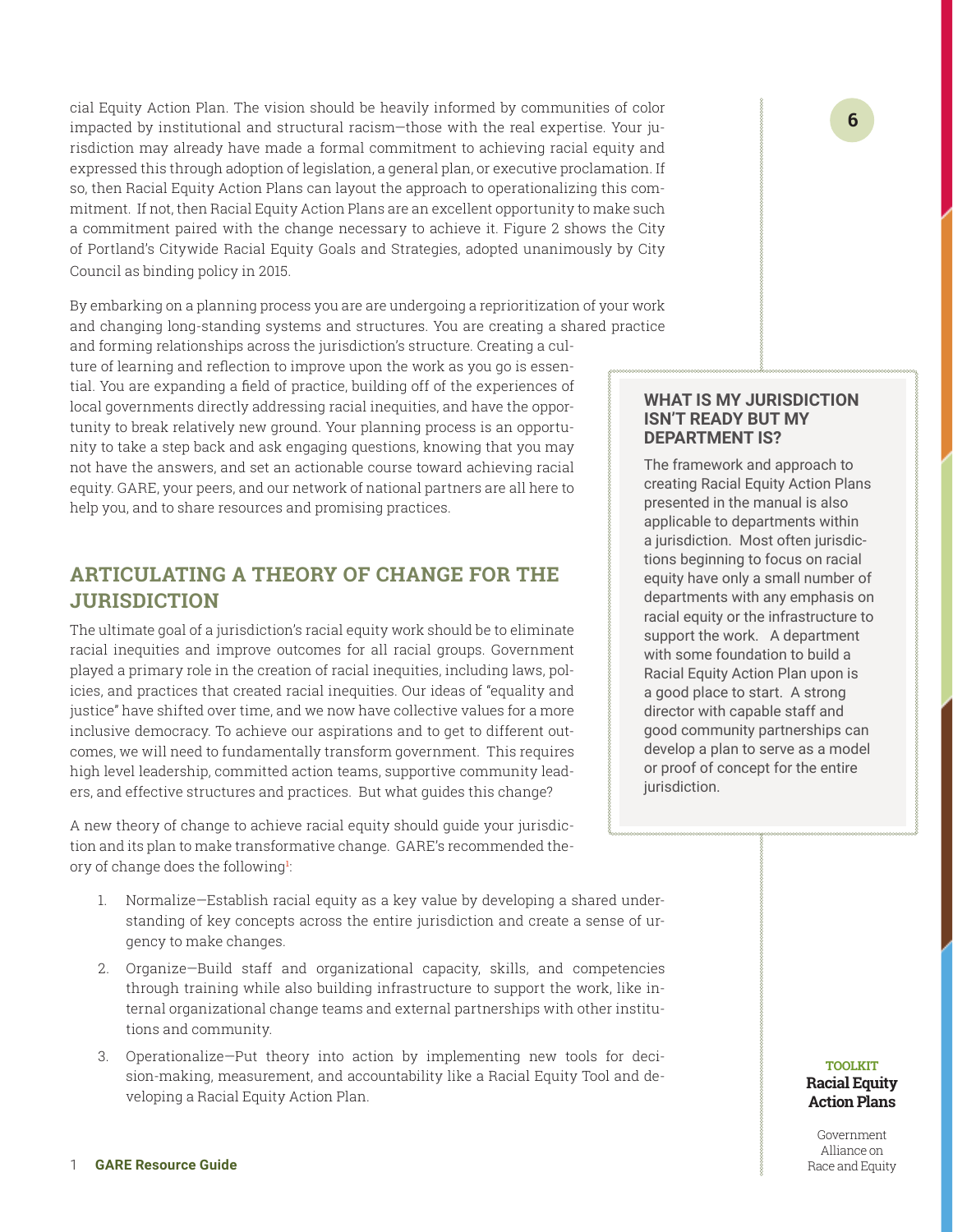This theory of change can be measured over time to track progress and impacts, both within the organization and in the community. Activities can be quantified like the number of employees trained, number of departments with Racial Equity Action Plans, number of times a Racial Equity Tool is used to address institutional and structural barriers, or number of community members partnering with the jurisdiction to advance racial equity. Outcomes can also be quantified by measuring the improved knowledge of racial equity **Figure 2: City of Portland Citywide Racial Equity Goals and Strategies**

OFFICE of EQUITY OFFICE of EQUITY CITYWIDE RACIAL EQUITY GOALS & STRATEGIES CITY OF PORTLAND EQUITY GOAL #1 OVERALL STRATEGIES **We will end racial disparities**  Use a racial equity framework: **within city government, so 1** Use a racial equity framework that clearly articulates racial equity; implicit and explicit **there is fairness in hiring and**  bias; and individual, institutional, and structural racism. **promotions, greater opportunities in contracting, and equitable services to all residents.** Build organizational capacity: **2** Commit to the breadth and depth of institutional transformation so that impacts are sustainable. While the leadership of electeds and officials is critical, changes take place on the ground, through building infrastructure that creates racial equity experts and EQUITY GOAL #2 teams throughout the city government. Implement a racial equity lens: **We will strengthen outreach, 3** Racial inequities are not random; they have been created and sustained over time. **public engagement, and access**  Inequities will not disappear on their own. It is essential to use a racial equity lens when **to City services for**  changing the policies, programs, and practices that perpetuate inequities, and when **communities of color and**  developing new policies and programs. **immigrant and refugee communities, and support or**  Be data driven: **change existing services using**  Measurement must take place at two levels—first, to measure the success of specific **4 racial equity best practices.** programmatic and policy changes; and second, to develop baselines, set goals, and measure progress. Using data in this manner is necessary for accountability. **5** Partner with other institutions and communities:<br>Government work on racial equity is necessary, but insufficient. To achieve racial equity in EQUITY GOAL #3 the community, government needs to work in partnership with communities and **We will collaborate with**  institutions to achieve meaningful results. **communities and institutions to eliminate racial inequity in all areas of government, including 6** Operate with urgency and accountability:<br>**6** When change is a priority, urgency is felt and o When change is a priority, urgency is felt and change is embraced. Building in **education, criminal justice,**  institutional accountability mechanisms using a clear plan of action will all **environmental justice, health,**  accountability. Collectively, we must create greater urgency and public commitment to **housing, transportation, and**  achieve racial equity. **economic success.**

concepts among employees, increased skills to work on and communicate about racial equity, and the changes made due to racial equity considerations being integrated into decision-making structures. We must also focus on our desired results in the community, those conditions we are aiming to impact. Community indicators are the means by which we can measure impact in the community, with clear focus on closing racial disparities, and lift up success for all groups.

#### **TOOLKIT Racial Equity Action Plans**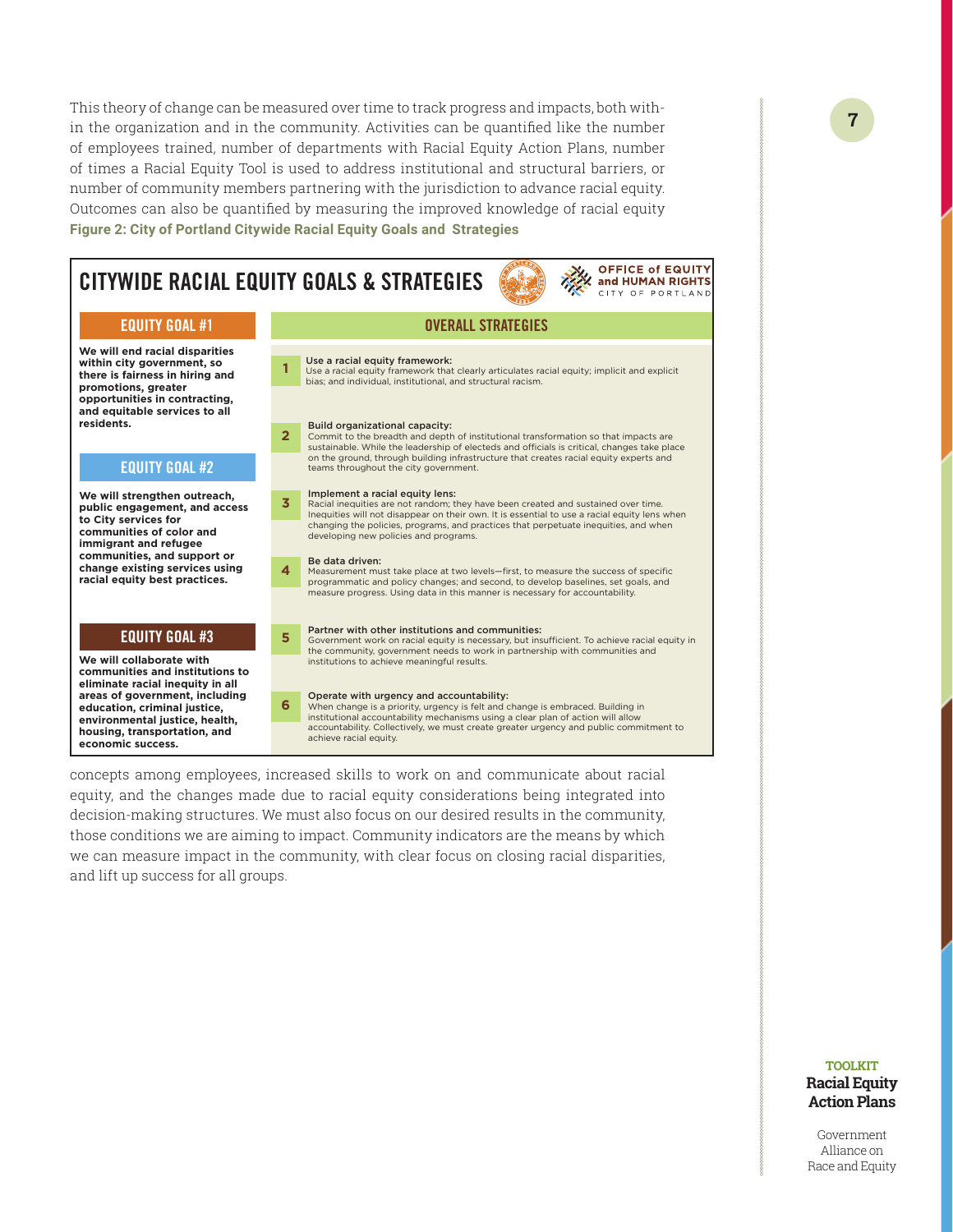This higher level strategic thinking is helpful in advance of developing Racial Equity Action Plans but does not need to be exhaustive and should not impede your process. Some simple exercises can help you stay focused on racial equity and the above framework. Ask the following effective questions:

- What conditions of well-being do we want for our community?
- Why do these conditions exist differently for people of color? Ask your self "Why else?" 3–5 times to get deeper into the institutional and structural issues at play.
- What would these conditions look like if we achieved them?
- What measures can we use to quantify these conditions?
- Who are the partners with a role to play?
- What works to "turn the curve" of the baseline inequities?
- What do we propose to do?

A jurisdiction's racial equity work needs to be transformative. This means work should cut across multiple institutions and practices, and the focus should be on changing policy and organizational culture. Work will alter the ways institutions operate. It will shift cultural values and create greater political will to advance racial equity.

Transactional changes are those that help individuals negotiate existing the structures but leave those structures in place. They may result in short-term gains for communities and/ or employees of color but do little to ensure those gains will be lasting.

With a clear vision for racial equity, transactional approaches can help position a jurisdiction for more transformational work. To do this effectively requires an on-going focus on organizing, operationalizing, and normalizing.

#### **Figure 3: Transactional Approaches vs Transformative Approaches**

| <b>Transactional</b><br>approaches  | · Issue-based<br>• Help individuals negotiate existing structures.<br>· Solutions "transact" with institutions<br>• Short-term gains for communities, but leave the existing<br>structure in place   |
|-------------------------------------|------------------------------------------------------------------------------------------------------------------------------------------------------------------------------------------------------|
| <b>Transformative</b><br>approaches | • Cut across multiple institutions<br>• Focus on policy and organizational culture<br>• Alter the ways institutions operate<br>· Shift cultural values and political will to create racial<br>equity |

#### **TOOLKIT Racial Equity Action Plans**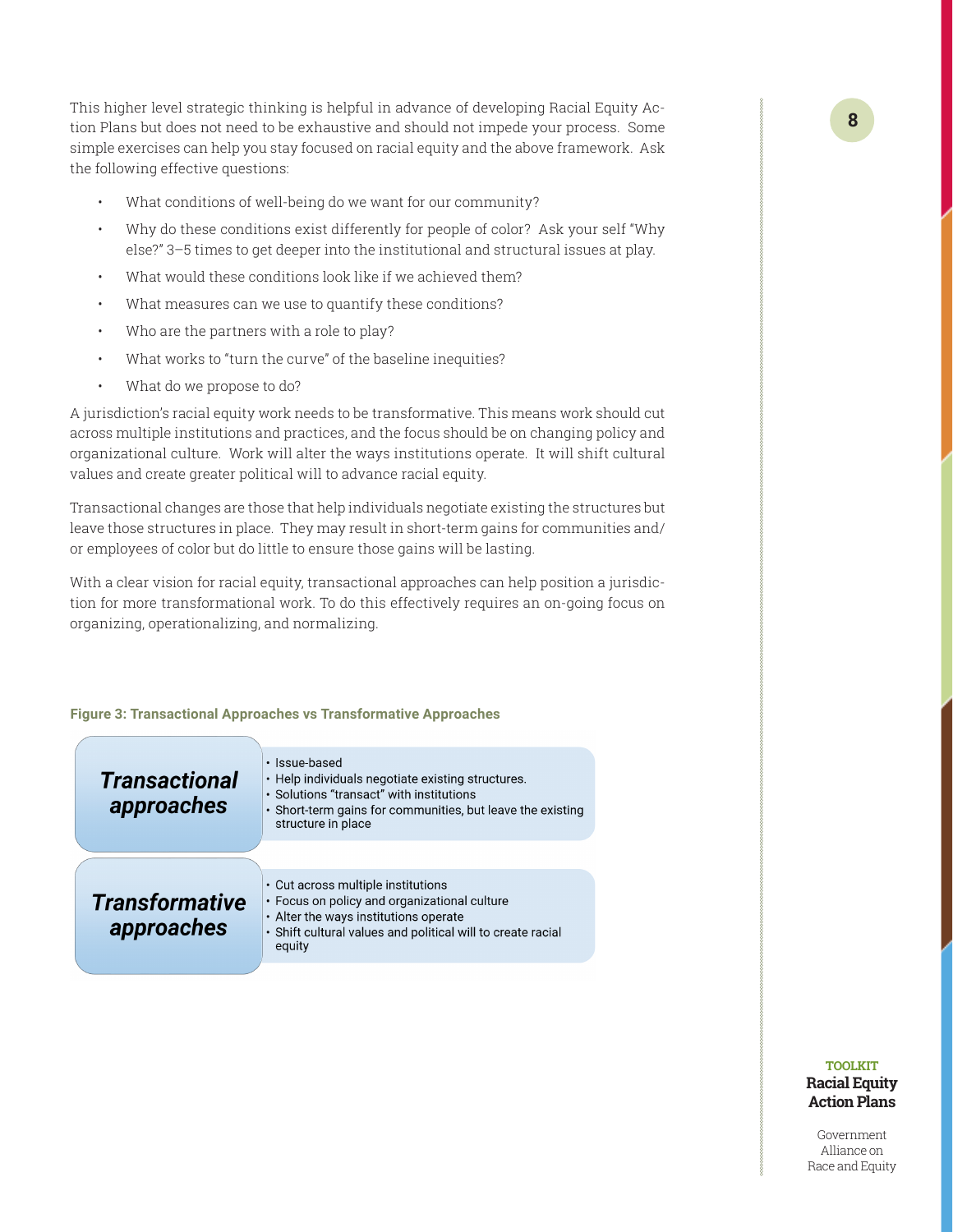### <span id="page-8-0"></span>**ACTION PLANNING PROCESS**

Recommended steps for developing and implementing a Racial Equity Action Plan are outlined below. The details in each of the steps may vary between jurisdictions, depending on the size, structure, and resources your have available. It is much better to be pragmatic and focused so that the plan you develop sets your jurisdiction on the path to achieving racial equity.

We recommend designing your work plan to produce three products for broader communication:

- Research Findings
- Racial Equity Action Plan
- Annual Updates



Racial Equity Action Teams can work with their leadership to develop agreed-upon decision making protocols and processes for vetting each of these products internally. We'll share more about these products in the next sections of this guide.

Note, some jurisdictions have the advantage of existing strategic plans with committed goals, objectives, strategies, and actions, some of which may be related to diversity, inclusion or racial equity. You can use those as a foundation from which to build upon. Additional content can then be added to you Racial Equity Action Plan to round out your jurisdiction's racial equity work if needed. Also, some jurisdictions have existing or planned processes to create broader strategic plans. You can use those processes to create your Racial Equity Action Plan rather than duplicating efforts which may otherwise lead to staff and community confusion and fatigue.

#### **TOOLKIT Racial Equity Action Plans**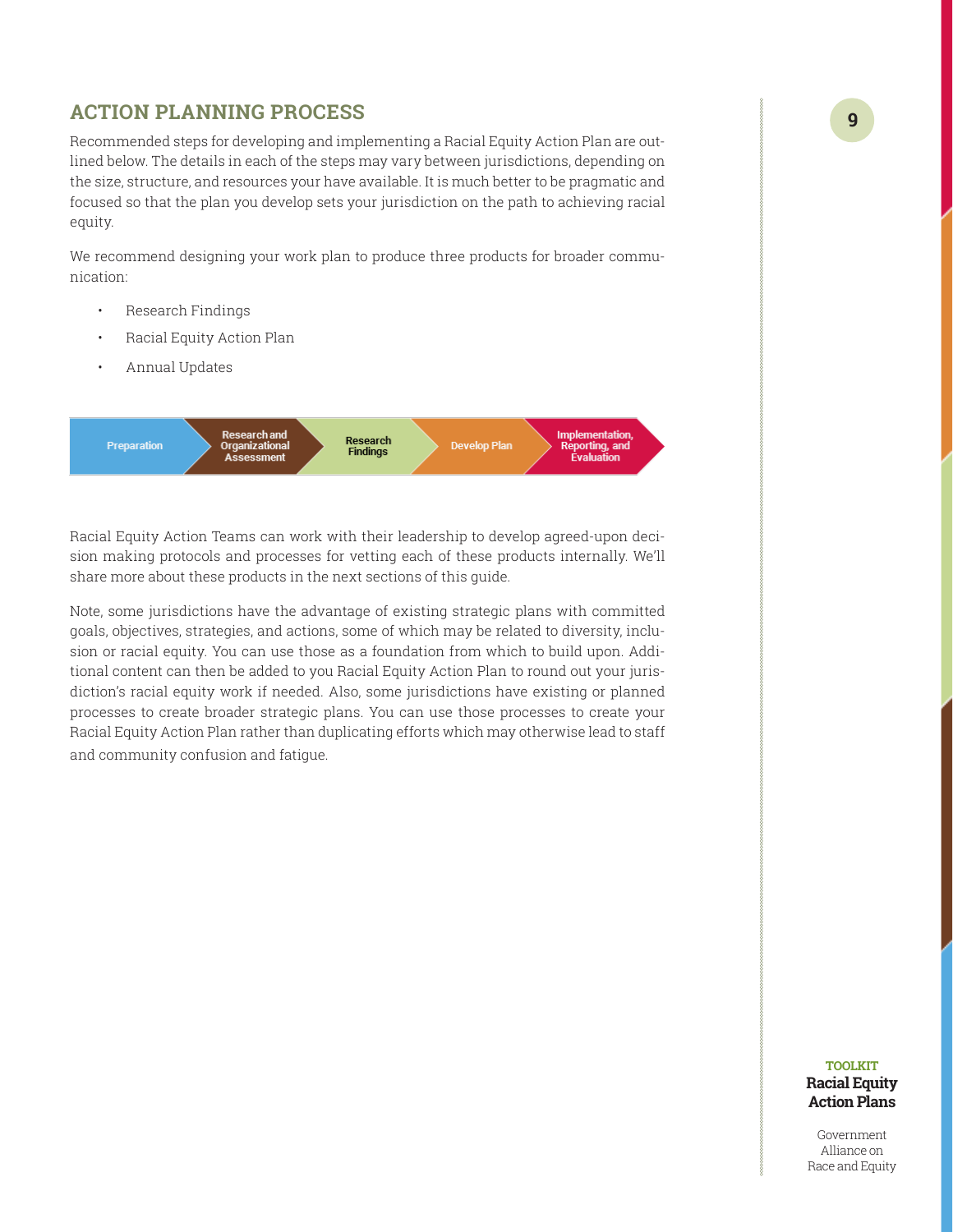# <span id="page-9-0"></span>**PREPARATION**



Successfully developing a Racial Equity Action Plan will require preparation.

#### THE JURISDICTION

Your executive and leadership team should communicate the purpose and importance of this work, how it relates to the jurisdiction's work overall, and how it fits into any other work on racial equity. This context is especially important for those staff with little or no exposure to racial equity work.

"Leadership" may vary from jurisdiction to jurisdiction. In some cases, a city or county manager may be the most appropriate top leadership providing direction for the development of the Racial Equity Action Plan. In other cases, it might be elected officials.

In Seattle in 2009, Mayor Greg Nickels established the Race and Social Justice Initiative as one of his early priorities. With a strong-mayor form of government, Mayor Nickels set clear expectations of his department directors for developing Racial Equity Action Plans on an annual basis and he held his department directors accountable for implementation of actions. After losing his re-election bid, Seattle's City Council further institutionalized racial equity as a priority by the unanimous passage of **[Resolution 31164—A Resolution Directing](http://clerk.seattle.gov/~scripts/nph-brs.exe?s1=&s3=31164&s2=&s4=&Sect4=AND&l=20&Sect2=THESON&Sect3=PLURON&Sect5=RESNY&Sect6=HITOFF&d=RESF&p=1&u=%2F%7Epublic%2Fresny.htm&r=1&f=G)  [Race and Social Justice Work to Continue](http://clerk.seattle.gov/~scripts/nph-brs.exe?s1=&s3=31164&s2=&s4=&Sect4=AND&l=20&Sect2=THESON&Sect3=PLURON&Sect5=RESNY&Sect6=HITOFF&d=RESF&p=1&u=%2F%7Epublic%2Fresny.htm&r=1&f=G)**, including development of annual Racial Equity Action Plans and support for Racial Equity Action Teams.

Fairfax County, Virginia launched a process to develop a racial equity strategy with joint **[legislation](http://www.fairfaxcounty.gov/news/2016/one-fairfax-resolution.pdf)** adopted by Fairfax Board of Supervisors and School Board. The resolution directed the development of a racial and social equity policy and strategic actions that include "intentional collective leadership, community engagement, equity tools, and infrastructure to support and sustain systemic change, and shared accountability."

At a minimum, we recommend that the executive send out a jurisdiction-wide email introducing the staff leading the planning process, giving them authority to oversee the process, and explaining what to expect. An accompanying **[FAQ](http://www.portlandoregon.gov/oehr/71600)** is recommended. Another preparatory step is to present an overview of the context and process at meetings where staff from all divisions and programs are represented, such as an all-staff meeting or managers' meeting. Jurisdictional newsletters are also a good tool to communicate the context and importance of this work.

We recommend sending a clear message about the reality of this change work and the type of change that staff can expect. Do not shy away from the reality that the planning process and the plan itself will require jurisdiction resources to implement: time, money, skills, and effort.

### **STAFFING LEADS AND RACIAL EQUITY ACTION TEAMS**

Leadership at the executive level should identify a lead or two co-leads who will oversee the plan development project. Co-leads should work with their executive and/or leadership

#### **TOOLKIT Racial Equity Action Plans**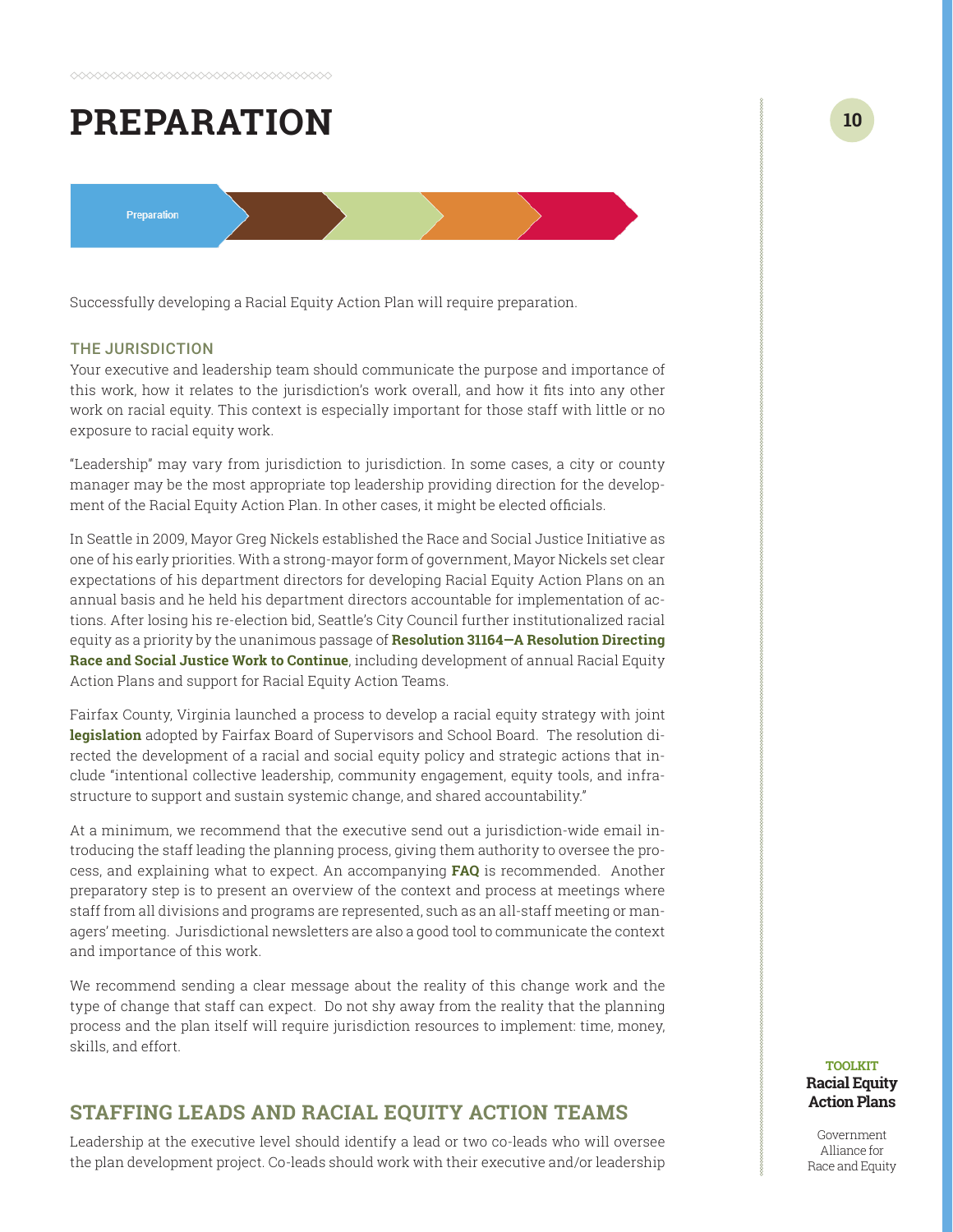team to recruit staff to form a Racial Equity Action Team, a small group who will shepherd the jurisdiction through the entire process. The form and composition of your Racial Equity Action Team will depend on the size and structure of your jurisdiction. However, the function of your team should include the following:

- **• Racial equity focus**—Maintaining a clear focus on racial equity throughout all stages of the process, working with any resistance that arises, and providing racial equity resources for participants who lack the skills needed to meaningfully participate.
- **• Project Design**—Designing the scope, structure, and timeline of the process.
- **• Project Management** Coordinating the meetings and communications, producing materials and deliverables.
- **• Research and Systems Change Analysis**—Designing information-gathering instruments and facilitating discussions to solicit qualitative information. Analyzing your jurisdiction's systems, including policies, practices and procedures, how they are working, and opportunities for change that will advance racial equity. Synthesizing information gathered to identify gaps in racial equity, promising practices, and report on findings and recommendations.
- **• Strategic Planning**—Designing exercises and facilitating discussions to develop the content for the Plan (outcomes, actions, and performance measures).
- **• Communications**–Communicating with leadership, staff, and community about the purpose of this process, updates on the process, results of the process, and being a point of contact for anyone with questions. Some considerations as you compose the Racial Equity Action Team include:
	- **• Authority—**The Racial Equity Action Team will need to ask staff in different divisions, programs, and departments to provide information and to take various actions. They need to have sufficient authority to make these requests. This could be done by either having upper management staff as members of the team or by explicit and clear authorization from the executive or director to oversee the project.
	- **• Expertise**—Team members will need to collectively possess a robust set of skills to fulfill the functions listed above. People with lived experiences bring important expertise. People with a strong racial equity analysis, some experience with strategic planning, and a good project manager are especially important.
	- **• Familiarity**—All team members should be familiar with the jurisdiction's racial equity terminology. They also need familiarity with the jurisdiction's decision-making structure and processes.
	- **• Time**—The Racial Equity Action Team should be given dedicated time for this project. The time commitment will vary dramatically depending on the capacity of the Team, the size of the jurisdiction, and the scale and depth of the process.
	- **• Composition**—Each Racial Equity Action Team will look different and be a different size. Ideally, team members represent the demographic diversity of the jurisdiction. Racial diversity is especially important. Ideally, team members also represent the different divisions or programs across the jurisdiction. Representation from up and down the jurisdiction's hierarchy is also ideal, though if leadership is represented then it is important to be sensitive to power dynamics so all members feel empowered to meaningfully participate. Tenure and union representation are also important consider-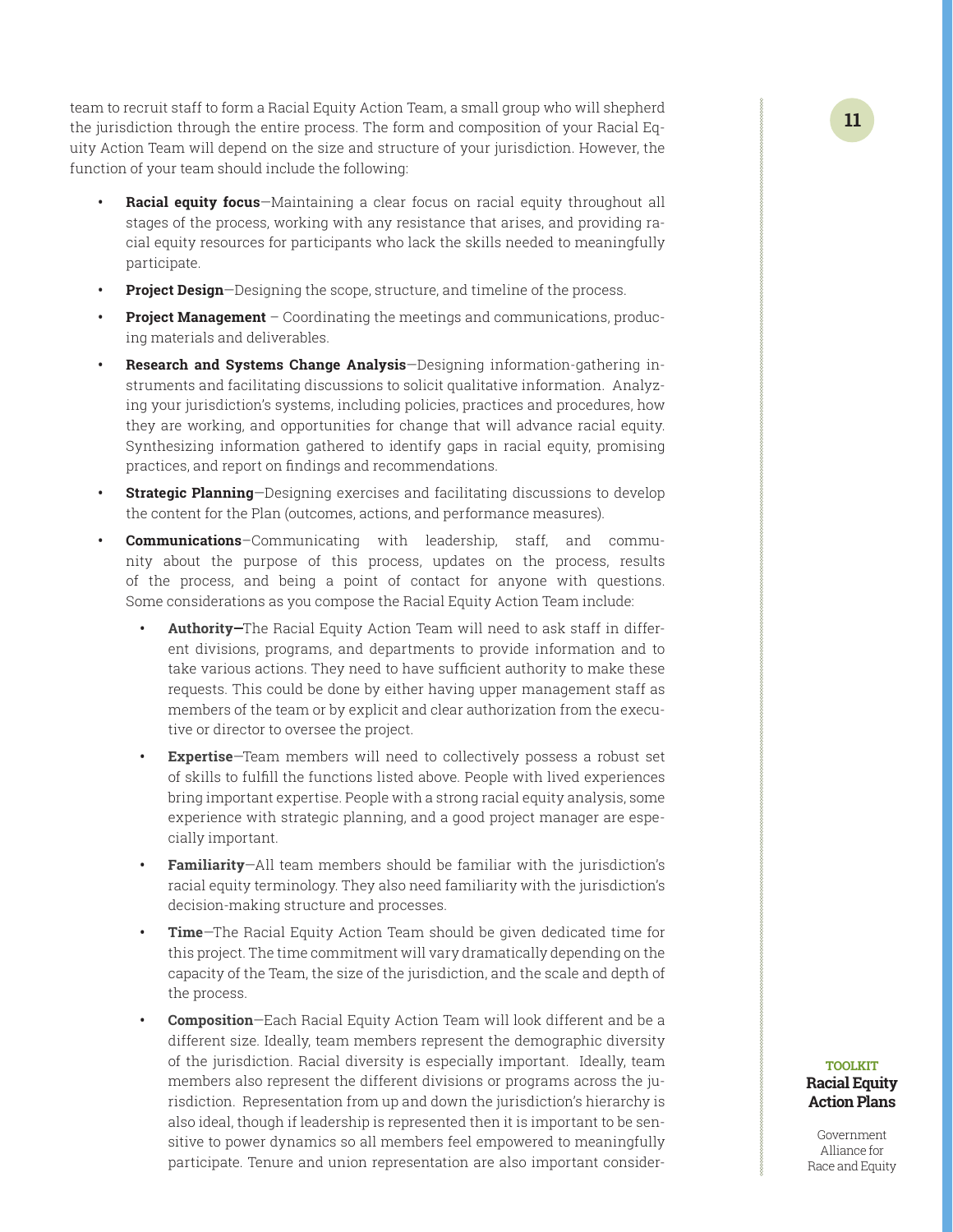ations. Representativeness is something to strive for but should be balanced with the need to recruit members with the skills sets listed above.

### <span id="page-11-0"></span>**ORGANIZATIONAL STRUCTURE AND SCALE**

The Racial Equity Action Team should develop an appropriately scaled organizing structure for this process. Not every staff person in the jurisdiction needs to or has to be involved at every stage of the process. The size and complexity of the jurisdiction is one factor shaping this project's scope. The racial equity expertise within the jurisdiction is another.

Engaging a jurisdiction's leadership team is critical regardless of their racial equity expertise. They will need to be engaged in both managing the process and providing substantive input in all phases. Engaging the top-level managers could be done as a group and/or with each manager participating in the engagement of their division or program staff. Managers of color and/or with racial equity expertise could also be considered for individual interviews to provide candid feedback.

Engaging entire divisions or large programs may prove challenging. We recommend the Racial Equity Action Team work with managers of larger divisions or programs to recruit a small team of staff to represent. These staff should have the most familiarity and experience with the concepts of racial equity in addition to being familiar with the work of the division or program.

The Racial Equity Action Team should consider creating a graphic of the agreed upon jurisdictional structure to use as a communications tool.

### **COMMUNITY ENGAGEMENT**

Communities of color have borne the burdens of inequitable policies, practices, and investments, and they hold deep expertise on those impacts. Their expertise and ownership of this plan is critical to success. Engaging residents of color—along with employees of color—as subject matter experts in the process can improve the process and the final product in myriad ways; from more accurate analysis of institutional barriers to identification of more effective strategies and greater community buy-in during implementation. Robust community engagement throughout your process will be critical to your success.

Jurisdictions willing to examine their own institutional racism are opening themselves up to criticism which may feel vulnerable. Their tendency may be to conduct an internally focused planning process. Overcoming this tendency is important. At a minimum, jurisdictions should engage people of color most impacted by racial inequities to establish the jurisdiction's broader vision for racial equity and theory of change to achieve it. This foundation can serve as the touchstone for your planning process. The other critical point of community accountability is an opportunity to review your draft plan and take an active role in implementation and regular reporting on progress.

Community engagement during the planning process can take many forms, not all of which are discussed here. Community bodies formed with decision-making authority and specific planning responsibilities are most effective. The volunteer nature of these bodies makes it difficult to recruit community members from outside the jurisdiction's institutional partners who are already paid to do this work. People of color in the community with different lived experiences of institutional racism should be compensated for their expertise, similar to how jurisdictions value technically-skilled professionals like architects and

#### **TOOLKIT Racial Equity Action Plans**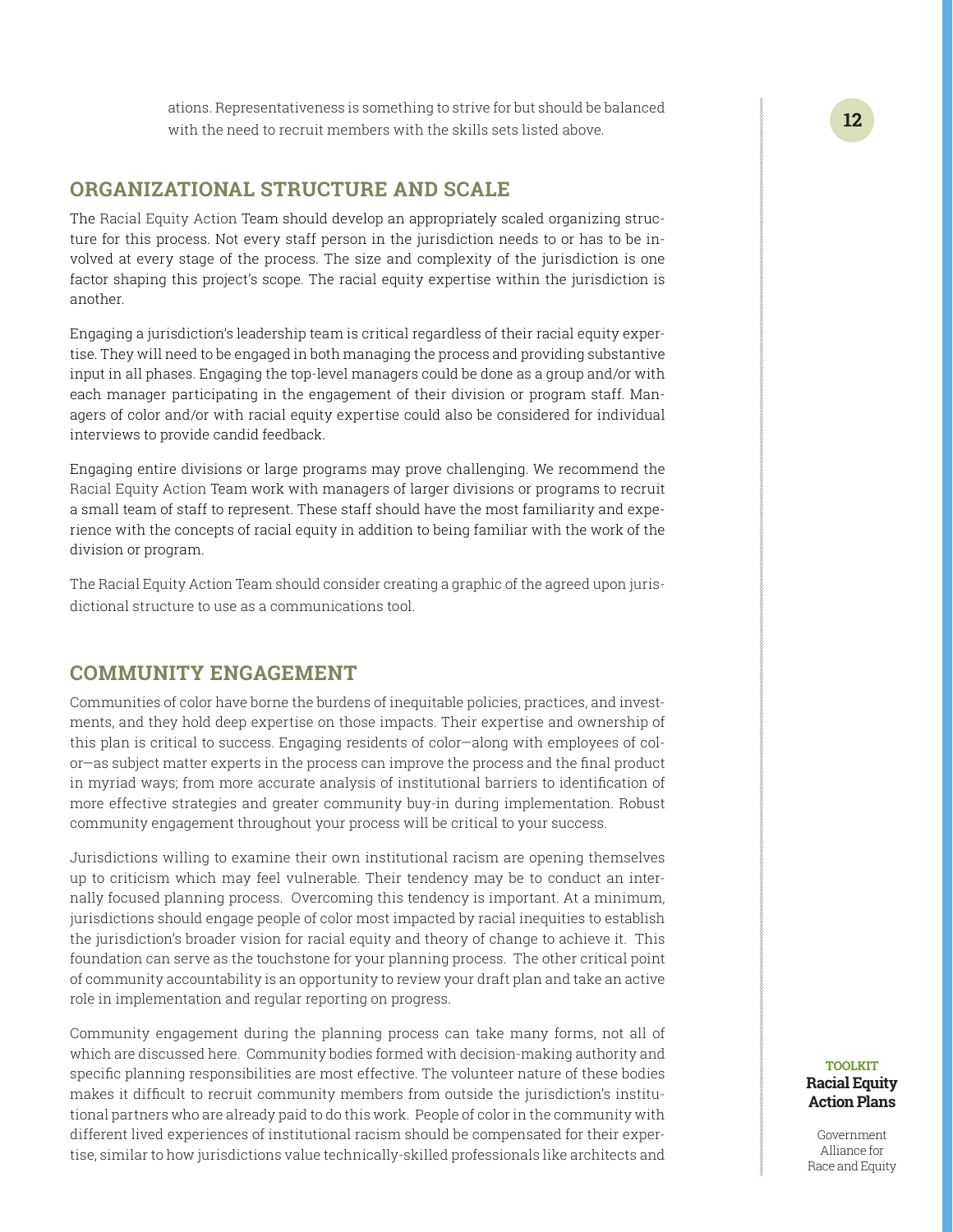<span id="page-12-0"></span>engineers. Portland Metro's **[Equity Strategy Advisory Committee](http://www.oregonmetro.gov/public-projects/equity-strategy/advisory-committee)** is a good example of a body that advised Metro through the creation of their racial equity strategy. Its members represented leaders from philanthropy, nonprofit, government, and business sectors.

Another strategy is contracting with community based organizations (CBOs) already working on issues of racial equity to host community events at different points in the process. Research methods conducted by CBOs such as focus groups, surveys, and interviews can solicit information government could not, and it also builds the capacity of CBOs to do future work.

Another way to access community expertise and identify priorities without fatiguing the community is to use existing community-produced reports as research material. Reports cataloguing disparities, their causes, and associated solutions are often available2. In some cases, these reports are even the impetus for local government to institute a racial equity initiative. However, these reports are resource intensive to produce so community groups should be sufficiently resourced. Jurisdictions should also value this work by providing decision making authority during the implementation phase to maintain trust, ensuring that community-sourced strategies are not co-opted or made ineffective.

### **RESOURCES**

It is important to have a central point of contact for questions, training, and support during the process.

Resources provided could include a project webpage with background and training materials, sample materials, frequently asked questions, a glossary defining common terms, and contact information for specific technical assistance. You can also hold open office hours to provide tailored technical assistance through the process.

Some foundational training is a critical pre-requisite for meaningful participation in this project. The Racial Equity Action Team and leadership groups should take a basic racial equity training as a foundation for building a shared analysis and definitions for racial equity work. Additional training on strategic planning for racial equity is also recommended for co-leads and Racial Equity Action Team members. However, do not hesitate due to a fear of not being totally ready. Inaction is itself a decision to continue the status quo. Your leadership and Racial Equity Action Team simply need to be ready enough to begin.

**TOOLKIT Racial Equity Action Plans**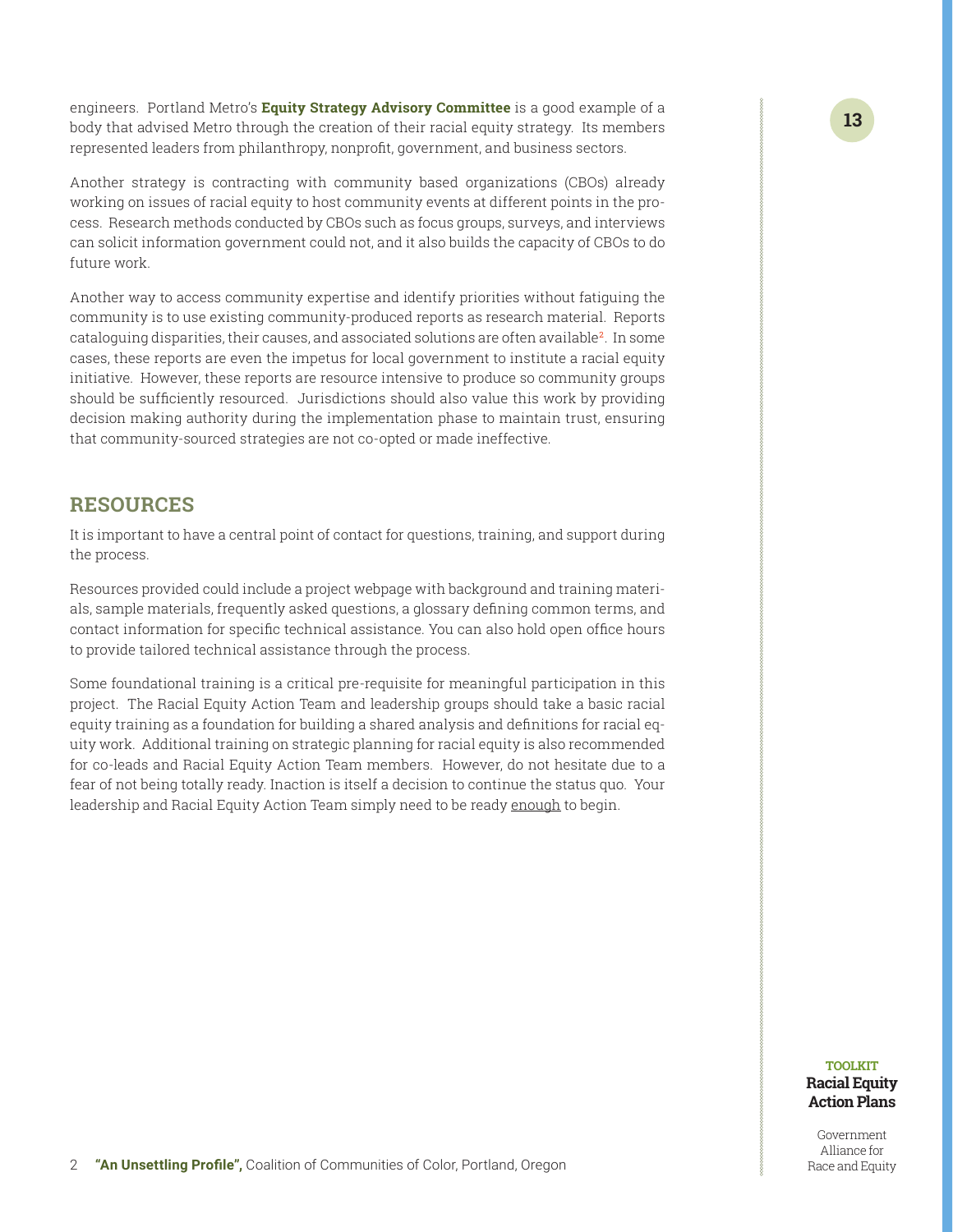# <span id="page-13-0"></span>**RESEARCH AND ORGANIZATIONAL ASSESSMENT**



This guide is primarily about a planning process to create the actual Racial Equity Action Plans. However, some form of research or basic information gathering is recommended to assess the jurisdiction's culture, structure, and practices.

The Racial Equity Action Team can first develop a research methodology and oversee the process to collect and analyze information. This will help assess key areas where a jurisdiction can improve racial equity and solicit ideas for making improvements. If information and/or data is lacking in some areas, you can include data development actions as a part of your Racial Equity Action Plan.

#### METHODOLOGY AND PROCESS

Start by first taking an inventory of what racial equity information you already track and how useful or reliable it is. Then you can ask what information is not being tracked and what are the possible methods for collecting it.

Some jurisdictions are using a structured racial equity assessment to develop a baseline evaluation of gaps within an jurisdiction<sup>3</sup>. These assessments look at the jurisdiction's operations, practices, workforce, culture, policies, and programs. The City of Portland's Racial Equity Assessment<sup>4</sup> was used by all 26 bureaus to assess themselves before developing their five-year Racial Equity Plans.

Other research instruments and methodology can be used. Methodology used can range from reviewing source documents (ex. strategic plans, program materials, communication materials, etc.), individual interviews, administering a simple online **[survey](https://www.surveymonkey.com/r/PBOTRoadmapSample)**<sup>5</sup> to facilitating in-person focus groups (ex. leadership team, managers, division/program teams, etc.). Research can be conducted by staff or outside consultants. The City of Seattle Race and Social Justice Initiative alternates conducting employee surveys and community surveys (**[information](http://www.seattle.gov/rsji/resources)** on both of these surveys). The data collected through these surveys provides important feedback into their planning processes. To get the most candid feedback possible, it is important for the survey to be conducted anonymously.

3 City of Seattle and City of Portland racial equity assessments

4 We would like to offer special thanks to the All Hands Raised project and the Racial Equity Strategy Guide developed by the Urban League of Portland, in concert with City of Portland staff, especially its Bureau of Planning and Sustainability.

5 Portland Bureau of Transportation racial equity assessment survey

#### **TOOLKIT Racial Equity Action Plans**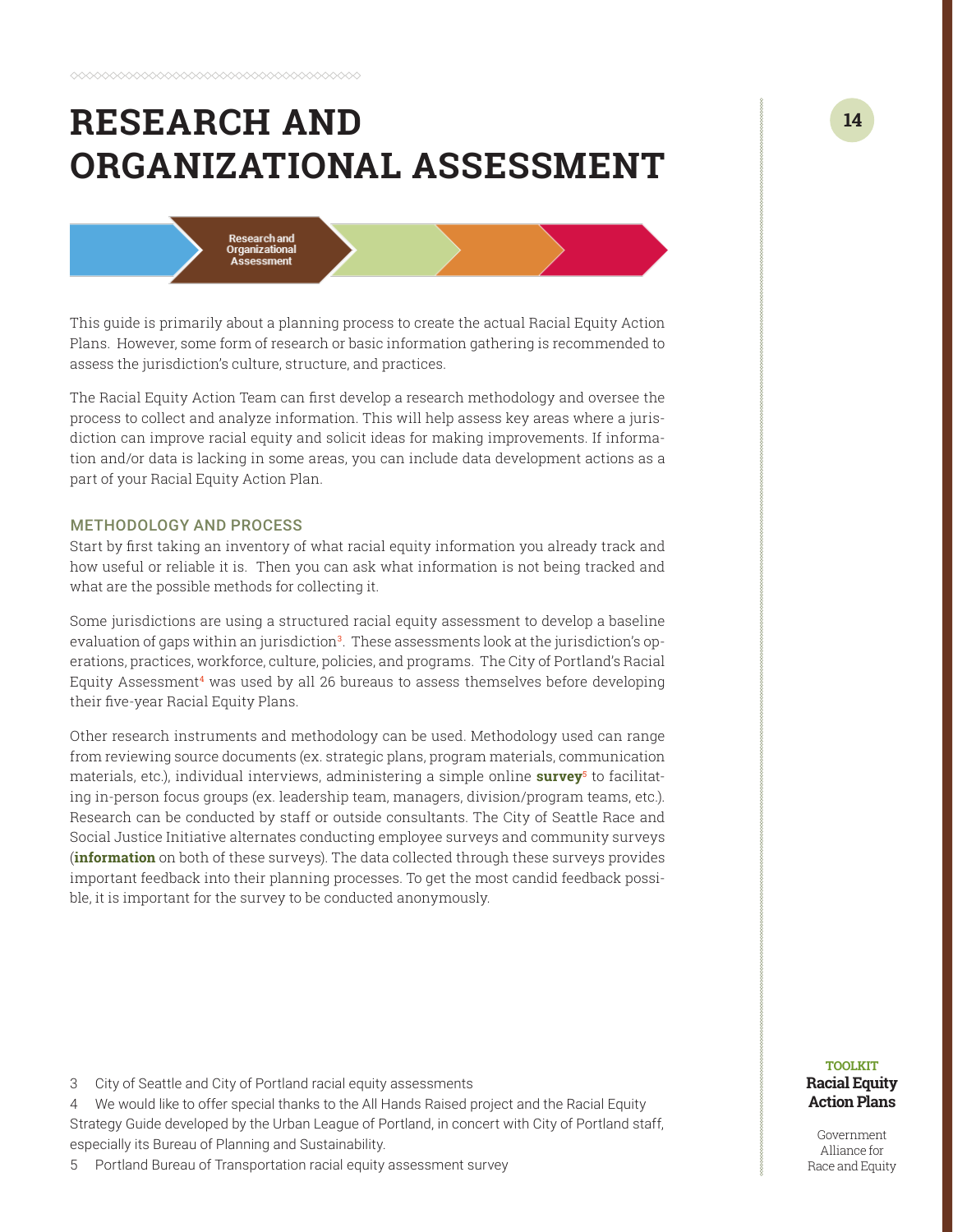#### **Figure 4: Sample Process for Research and Development of Recommendations**



#### QUALITATIVE AND

#### QUANTITATIVE DATA

Regardless of which approach you choose, it is important to create opportunities for group dialogue and analysis. Many of the most important and complex questions may not be suitable for an online survey and should be considered for facilitated discussions. The richest information gleaned from a survey will not be the quantifiable answers but the respondent's reasoning (always provide a comment box). Facilitated discussion provides participants the opportunity to clarify the questions, listen to each other's analysis, and also begin to identify solutions which can be mined later in the Plan development phase.

For group discussions, use your Racial Equity Action Team to staff the process, as experienced facilitators, to create facilitation guides, distribute questions ahead of time to participants, as note takers, and for on-going communication.

For survey analysis, conduct sub-group analysis, including comparisons between managers and non-managers, by race, between departments, and tenure. In the case of small numbers of people in some categories, to maintain confidentiality, you may want to combine racial data into whites and people of color and only highlight departmental differences for the largest departments.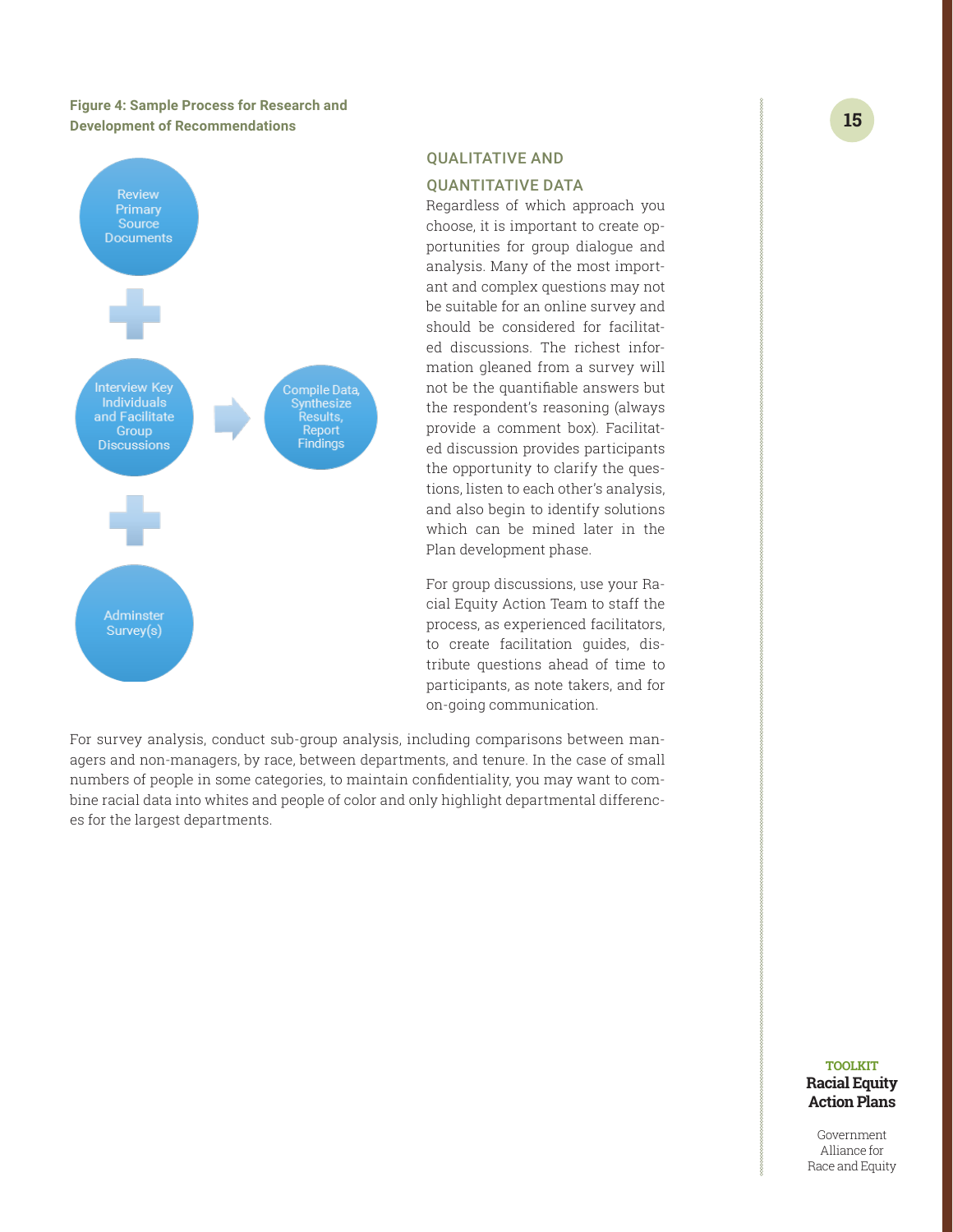#### RECOMMENDED AREAS OF ASSESSMENT

#### **Jurisdiction Workforce Demographics, Hiring, Retention, and Promotion**

We recommend collecting the current workforce demographic information. Try to disaggregate data by race, gender, management, line staff, represented staff, and tenure. This can help identify disparities and determine if the workforce or parts of the workforce are representative of the diversity of the jurisdiction's population.

Further research can then be done to assess how racial equity goals and practices are embedded in workforce development and hiring. The jurisdiction's human resources department can be helpful in determining whether racial equity considerations inform the hiring processes, professional development, performance evaluations, and promotions to name a few important workforce processes.

GARE's issue paper, "**[Public Sector Jobs: Opportunities for Advancing Racial Equity](http://racialequityalliance.org/newsite/wp-content/uploads/2015/02/Public-Sector-Jobs-Final1.pdf)**," has useful resources both for assessment of current conditions and practices, as well as development of actions to advance racial equity as an employer. When it comes to workforce equity, your goal should be for your workforce to reflect the diversity of the communities you serve across the breadth (functions) and depth (hierarchy) of your jurisdiction. Based on your analysis of workforce data, review of institutional policies and practices, and engagement of key stakeholders, you will be able to integrate specific workforce equity actions into your Racial Equity Action Plan.

#### **Contracting Practices**

Your jurisdiction may participate in a program to increase contracting with people of color and other underutilized contractors. It is wise to collect data on your contracting performance, and specifically identify to what extent your jurisdiction conducts business with contractors of color.

You can then inquire further about the specific contracting practices. A contract manager can help provide information on the outreach practices to contractors of color, whether minimum requirements of contractors are excluding some contractors disproportionately, or the procurement process has any unintended bias.

GARE's issue paper, "**[Contracting for Racial Equity: Best Local Government Practices](http://racialequityalliance.org/newsite/wp-content/uploads/2015/12/GARE-Contract_For_Equity.pdf)  [that Advance Racial Equity in Government Contracting and Procurement](http://racialequityalliance.org/newsite/wp-content/uploads/2015/12/GARE-Contract_For_Equity.pdf)**" has useful resources both for assessment of current conditions and practices, as well as development of actions to advance racial equity in your contracting and procurement. When it comes to contracting and procurement, your goal should be for your contracting and procurement dollars to benefit the full diversity of the communities you serve. Based on your analysis of contracting and procurement data—with a special focus on those departments with the largest budgets, review of institutional policies and practices, and engagement of key stakeholders—you will be able to integrate specific contracting and procurement equity actions into your Racial Equity Action Plan.

#### **Jurisdictional Commitment, Leadership, and Management**

Your Racial Equity Action Team can assess your jurisdiction's commitment to racial equity at the policy, planning, and budget levels. Whether racial equity is embedded into key guiding documents or decision-making processes can give an indication of jurisdictional commitment. Important information can be gathered about the general workplace envi-

#### **TOOLKIT Racial Equity Action Plans**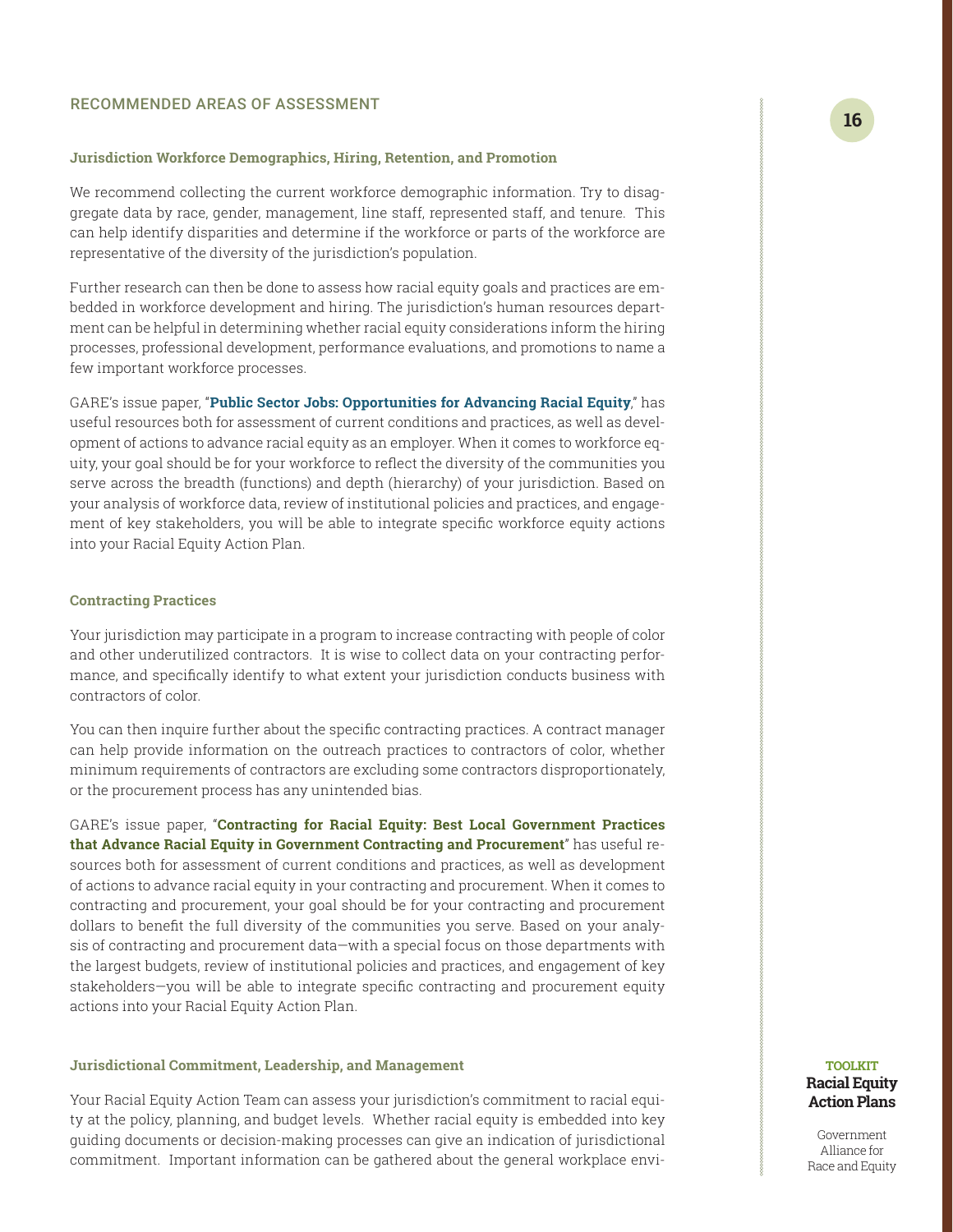ronment for staff; whether there are broadly agreed upon definitions of racial equity terms or even opportunities to discuss racism and racial equity.

Exploring the way leadership and management level practices affect your jurisdiction's ability to advance racial equity can provide useful insights. Ask how leadership supports racial equity in the jurisdiction, and among the employees. Ask about networking at the leadership level—to help support management and leadership staff in the pragmatic work of racial equity.

You should be cognizant of the fact that some staff may be hesitant to provide honest feedback, especially if there are any sorts of concerns about lack of management receptivity. If you have anecdotal evidence that suggests such concerns might exist, conduct focus groups and interviews with confidentiality.

#### **Community Access and Partnership**

It is important to understand how the jurisdiction engages with people and communities of color. Some areas of focus include looking at the racial diversity of advisory bodies, availability and access of translation and interpretation services, culturally relevant communication practices, and the frequency of staff interaction or partnership with communities of color during planning and implementation processes.

#### **Data, Metrics, and On-going Improvement**

Community-level data disaggregated by race in housing, jobs, education, criminal justice, health and others will capture various areas of disproportionality. In reality, local government touches each of these areas, but ultimately, does not control the entire system. Therefore, it is important to supplement your data analysis with assessment conversations to determine the key leverage points and opportunities for your jurisdiction to influence each area of inequity.

You should also review how your jurisdiction collects information and tracks the results of its actions to improve racial equity. We recommend looking closely at how data is disaggregated by race or not, whether a racial equity toolkit is used on programs and policies, and whether data collected by communities of color is valued and used by the jurisdiction. A deeper examination is needed to look at how service-level demographic data and data documenting disparities is used to prioritize and develop criteria for decision-making. This will provide valuable insight into whether investments and resource distribution are likely serving to achieve the jurisdiction's racial equity goals.

Jurisdictional practices in this area may help later in the process when developing a Racial Equity Action Plan's methods for tracking progress.

**17**

#### **TOOLKIT Racial Equity Action Plans**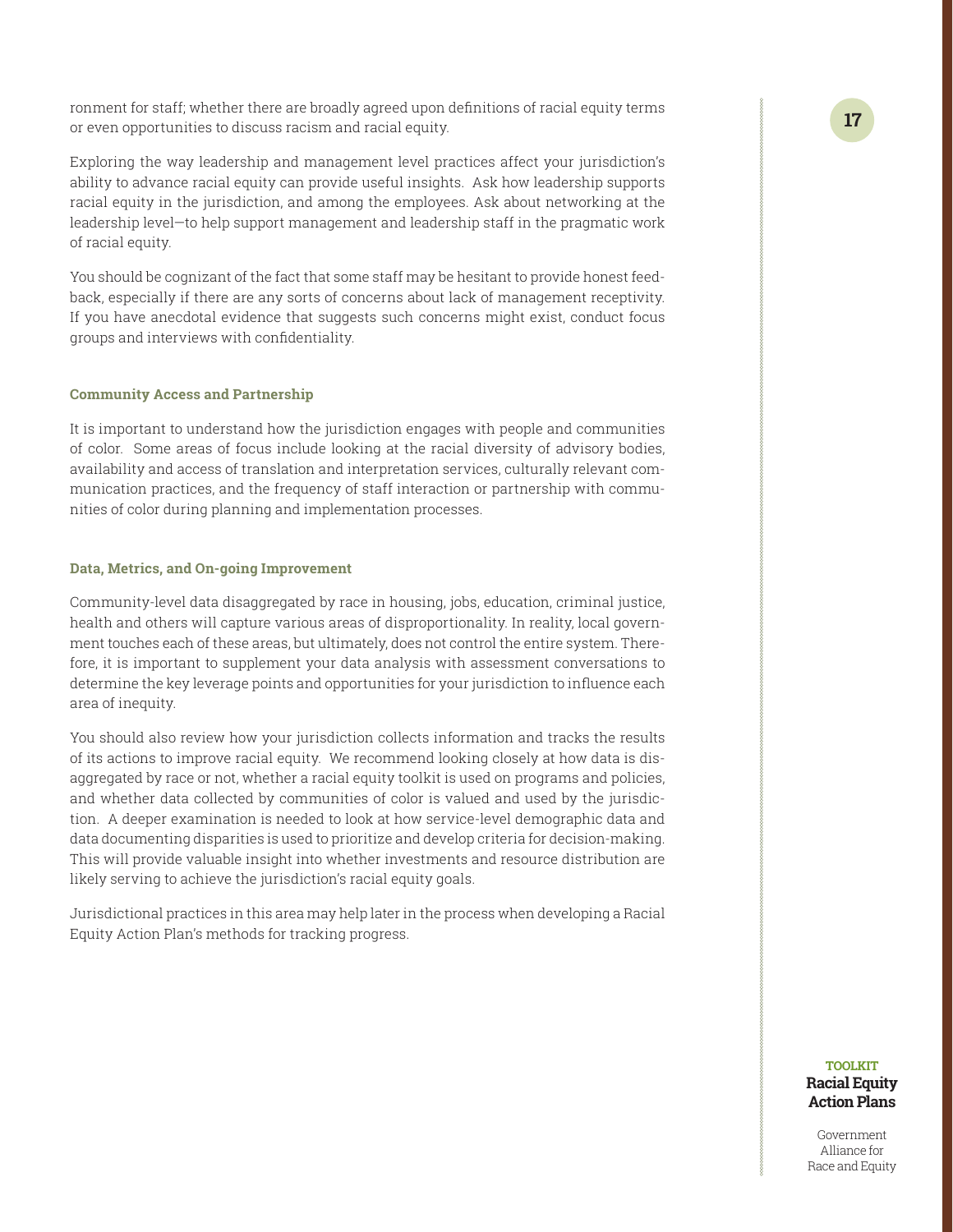## <span id="page-17-0"></span>**RESEARCH FINDINGS**

**Research Findings** 

A summary of research findings is a helpful way to synthesize a large amount of information into a useful format. This may require sorting through data to find themes, anomalies, and discrepancies, all with the ultimate goal of identifying your "headline" findings. A Racial Equity Action Team is best suited for this work but may need supplemental support from data analysts or content experts.

Communicating your findings is an opportunity to raise awareness and give leadership an opportunity to convey the importance of advancing racial equity. Your executive or director is well positioned to communicate the findings and next steps. In-person meetings of staff and leadership to share the findings are good opportunities to answer questions and garner support for your plan.

A summary can help answer the following questions:

- What research methodology was used?
- Who participated? How did leadership participate? How did community participate?
- What are the high level summary findings (headlines)? Are there themes or trends identified?
- Where are the gaps in the jurisdiction's use of promising practices of racial equity? You may want to provide brief explanation for gaps.
- Were there any discrepancies between some findings and the Racial Equity Action Team's opinion? Why do they exist and is there a recommended response?
- Where are the strengths in the jurisdiction's use of promising practices of racial equity?
- What opportunities for change does your research suggest? What are some initial recommendations for the Plan?

#### **TOOLKIT Racial Equity Action Plans**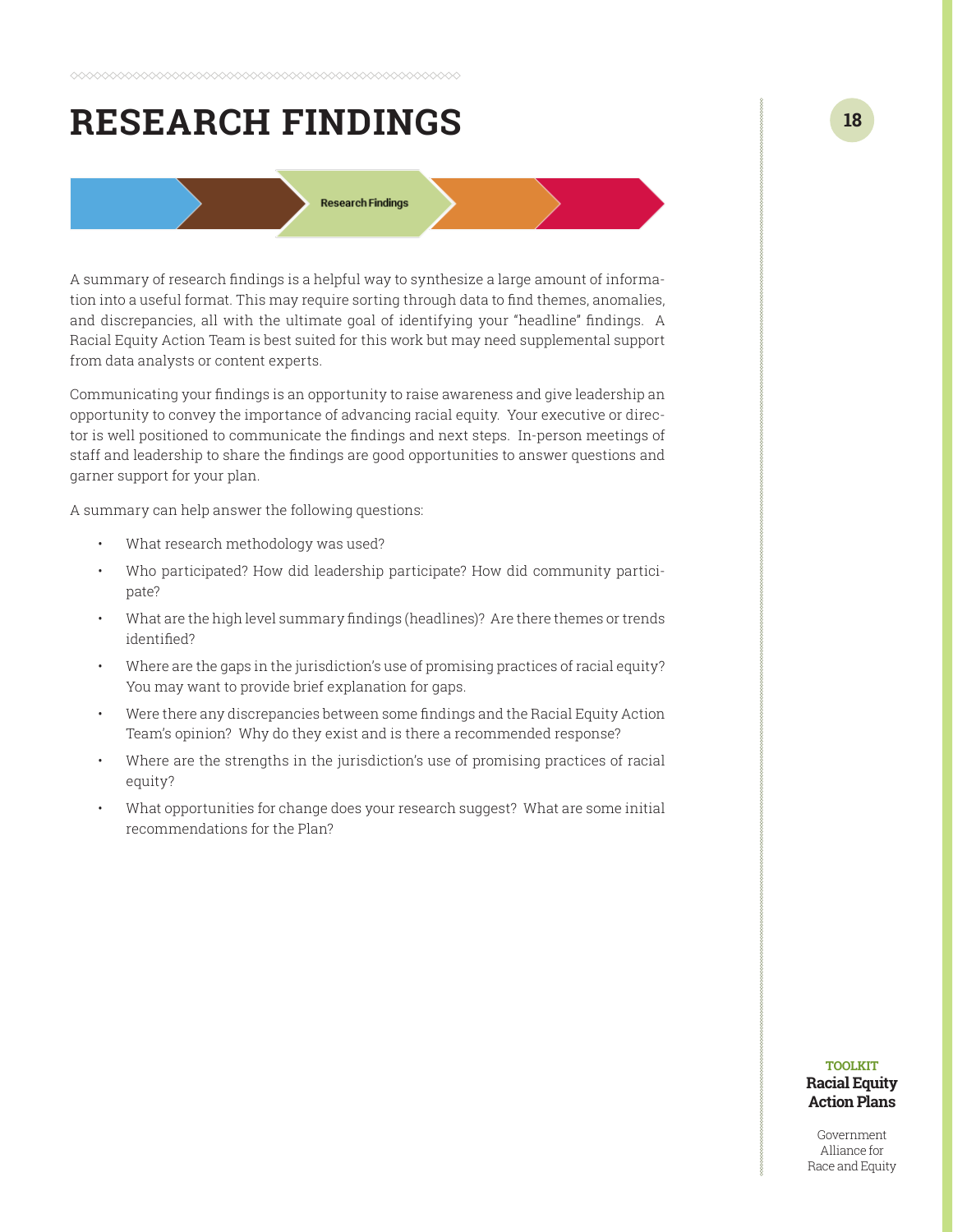# <span id="page-18-0"></span>**THE PLAN**

Racial Equity Action Plans should be ambitious documents to bring about institutional change in order to eliminate racial disparities, both inside government and in the community. Plans will have clear outcomes and measurable actions to achieve them. Effective actions should be specific, measurable, attainable, relevant, and timely. Be sure your plan includes sufficient funding, staffing, accountability mechanisms, and evaluation.

**Develop Plan** 

Racial Equity Action Plans should create opportunities for reflection and learning. No one has all the right answers. Making some mistakes is highly likely but do not let the fear of mistakes stall your process or the implementation of your Plan. The Racial Equity Action Team can provide a model of reflection and learning for the whole jurisdiction to emulate.

The terminology for Racial Equity Action Plans is informed by Results Based Accountability. This approach clearly delineates between community conditions/results and performance accountability/outcomes. These levels share a systematic approach to measurement. This approach emphasizes the importance of beginning with a focus on the desired end condition.

We encourage you to be clear about the desired end conditions in the community and to emphasize those areas where you have the most direct influence. When you align community indicators, government strategies, and performance measures, you maximize the likelihood for impact. Recognize also that to ultimately impact community conditions, you will need to partner with other institutions, across sectors, always putting community in the center of your efforts.



We have provided a sample template (see appendix 1) that uses the following definitions of key terms:

- **• Results**: Community level conditions you are aiming to achieve.
- **• Community Indicator**: The means by which you can measure community condi-

#### **TOOLKIT Racial Equity Action Plans**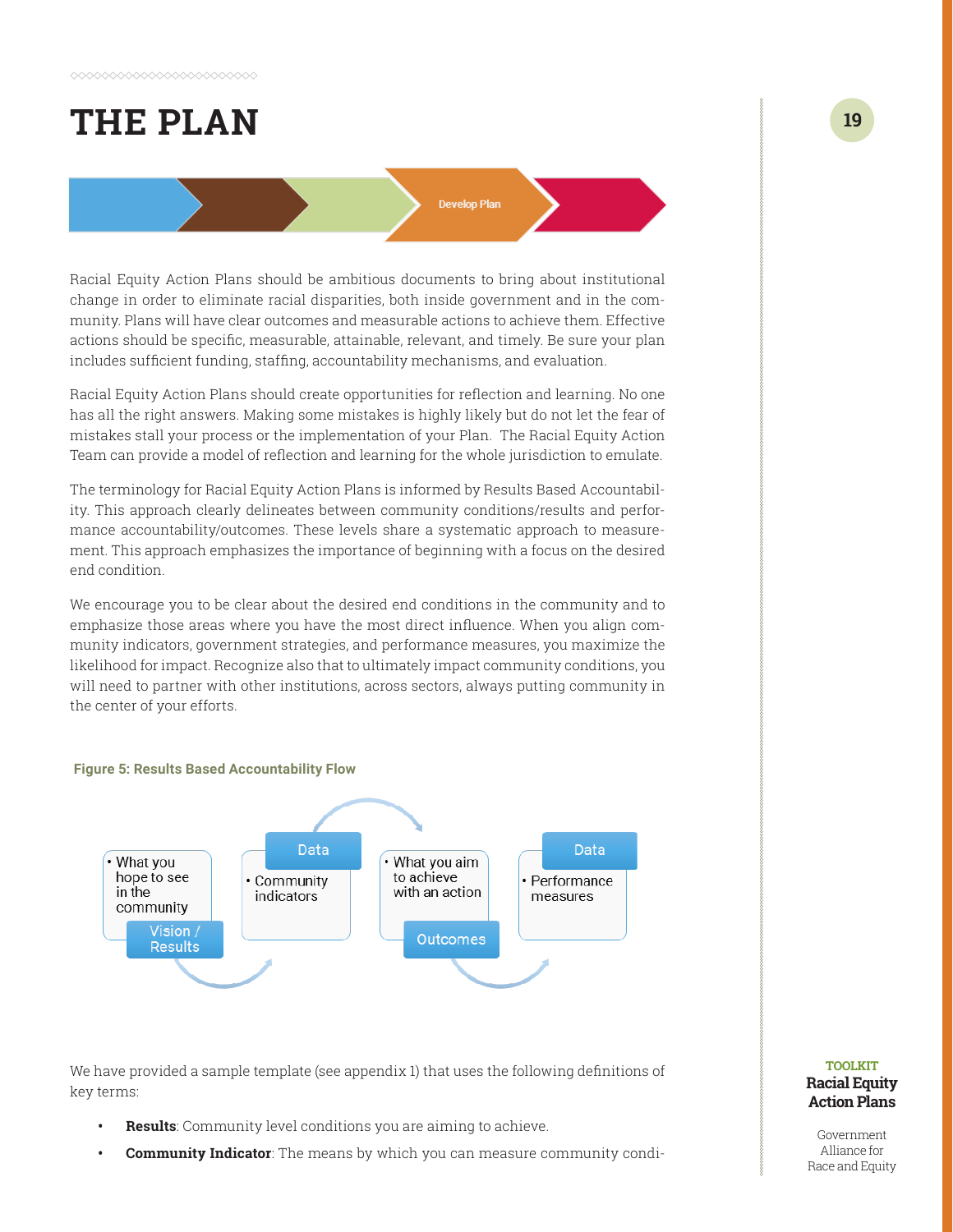tions, disaggregated by race.

- **Outcome**: A future state of being resulting from a change at the jurisdiction, department, or program level. Strong outcomes articulate a clear improvement or define how much improvement will take place. Beginning outcomes with the words "increase" or "decrease" help with the latter.
- **• Action**: Specific things your jurisdiction will do to achieve the outcomes. Strong actions start with verbs.
- **Performance Measure**: A quantifiable measure of how well an action is working. Different types of measures include
	- Quantity—How much did you do?
	- Quality—How well did you do it?
	- Impact—Is anyone better off?
- **• Timeline**: The month, quarter, and/or year an action will be accomplished.
- **• Accountability**: The position or body that is responsible for the action and/or is accountable for its completion.

#### 1. CREATE A RACIAL EQUITY GUIDING STATEMENT FOR YOUR JURISDICTION

A simple statement can help guide your jurisdiction throughout a plan's development and implementation. Questions to consider when developing this statement:

- How does your jurisdiction's existing mission statement relate to racial equity?
- (For departments) What is your unique role in the jurisdiction-wide effort to achieve racial equity?
- What principles or shared values are reflected in this guiding statement?

The racial equity guiding statements below are some examples:

- Portland Bureau of Planning and Sustainability: Develop planning and sustainability solutions that eliminate racial disparities thereby creating prosperous, resilient, healthy, and affordable communities for all Portlanders.
- Seattle Race and Social Justice Initiative: Eliminate institutional racism and achieve racial equity in Seattle.

#### 2. IDENTIFY RESULTS AND COMMUNITY INDICATORS THEN CREATE OUTCOMES

Identify a result and its associated community indicator(s) and then commit to an outcome stating the change your jurisdiction will make in order to improve the indicator. Indicators should measure a specific racial disparity. Outcomes articulate the change that strengthens the jurisdiction's position to reduce that disparity.

Again, this is an opportunity to engage leadership and secure buy-in to the necessary change. The Racial Equity Action Team can draft results/indicators and outcome language for leadership to process and finalize through a facilitated work session. Use this precious time wisely by coming with prepared materials and a facilitator's guide.

Questions to consider as you select community indicators and outcomes are:

- What needs or opportunities were identified during the research and assessment phase of this process?
- What needs to be different in our jurisdiction's culture, workforce, policies, practices, and procedures? What change do we ideally want (not just for what we would

#### **TOOLKIT Racial Equity Action Plans**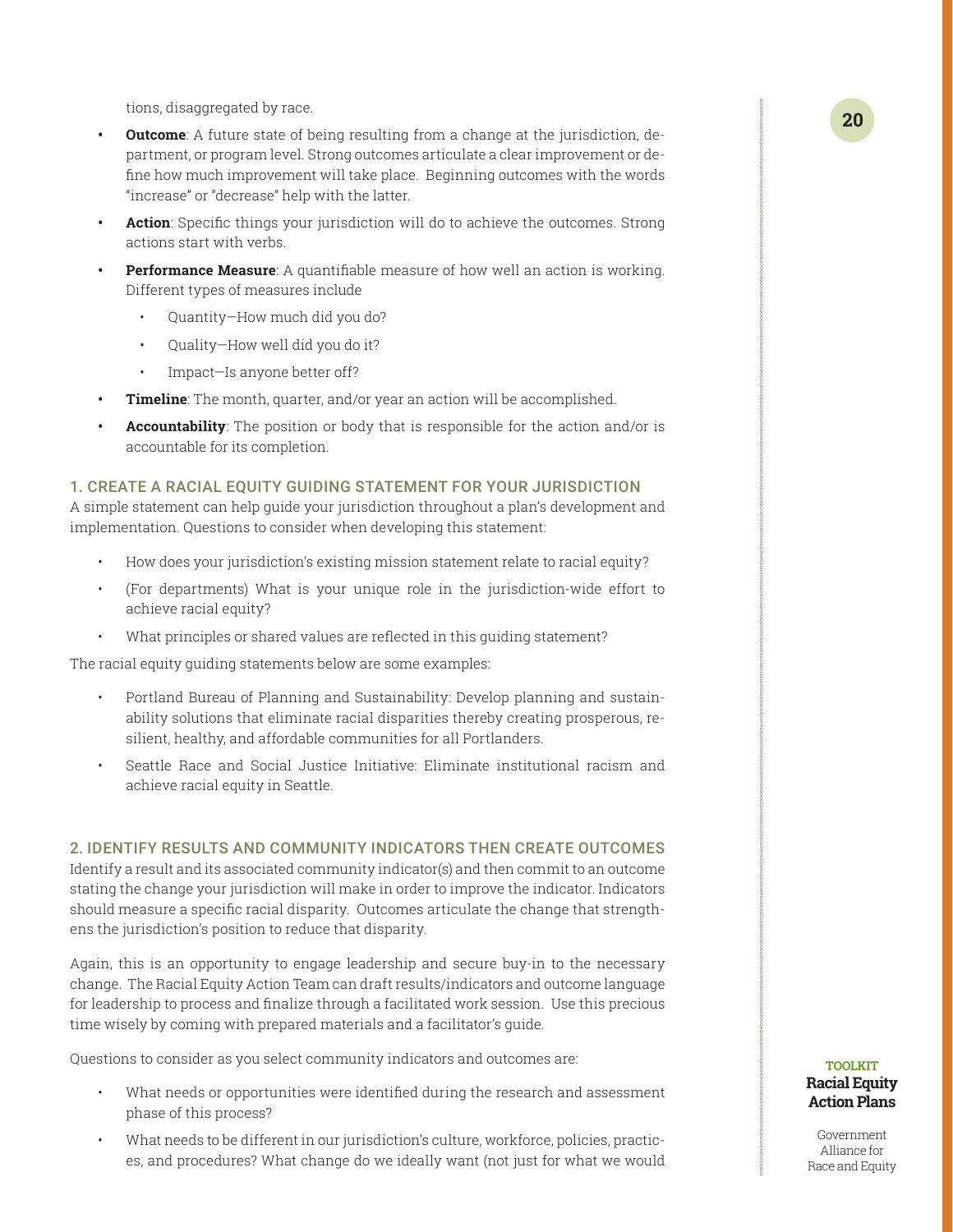settle)?

- What does our jurisdiction define as the most important racially equitable outcomes?
- What are some known racial inequities in your jurisdiction? What are the root causes or factors creating these racial inequities?
- How does your jurisdiction's relationship with communities of color need to change? How can those most adversely affected by an issue be actively involved in solving it?
- How will proposed outcomes address root causes of racial disparities and advance institutional and/or systemic change?

Examples of community indicators in Racial Equity Action Plans (disaggregated by race):

- Dane County, WI: Unemployment rates
- City of Seattle: Severe housing cost burden for renters

Examples of outcomes include:

- Dane County, WI: Dane County is a model employer advancing racial equity.
- Portland Bureau of Planning and Sustainability: Shared project management approach that integrates equity at all phases (scoping, design, implementation, evaluation).
- Seattle Public Utilities: Position service equity as one of the primary filters for decision making by Q1 2018.

#### 3. CREATE ACTIONS TO ACHIEVE EACH OUTCOME

Develop a clear action or set of actions to achieve each outcome. Facilitated action planning sessions with departments or divisions are a good way to source potential actions. Bring the relevant indicators and outcomes to these sessions and facilitate a conversation about what steps are necessary to achieve them.

Questions to consider when developing actions include the following:

- Were any actionable solutions identified during the information gathering phase of this process? Are there actions prioritized by communities of color?
- What is a specific change in policy, practice, or procedure that could help produce more equitable outcomes?
- How will an action decrease racial disparities?
- Are there any unintended consequences? Can they be mitigated?
- What capacity is needed to successfully implement the action?
- How will an action be implemented and by whom?
- Is the action achievable within the lifetime of the plan?
- Is the action measurable and how will it be measured?

Similar to the sorting and summarizing of your research findings, there will need to be a process to refine all the proposed actions solicited through your work sessions. Again, the Racial Equity Action Team is best suited for this role.

#### **TIPS FOR WRITING AN EASILY UNDERSTOOD PLAN**

To ensure the public can understand the Plan, use the follow writing tips:

- Use plain language to describe your indicators, outcomes, actions, and measures.
- Spell out acronyms.
- Double-check for spelling errors.
- Have a communications expert review the Plan for clarity and cultural competency.

#### **TOOLKIT Racial Equity Action Plans**

Government Alliance for Race and Equity

**21**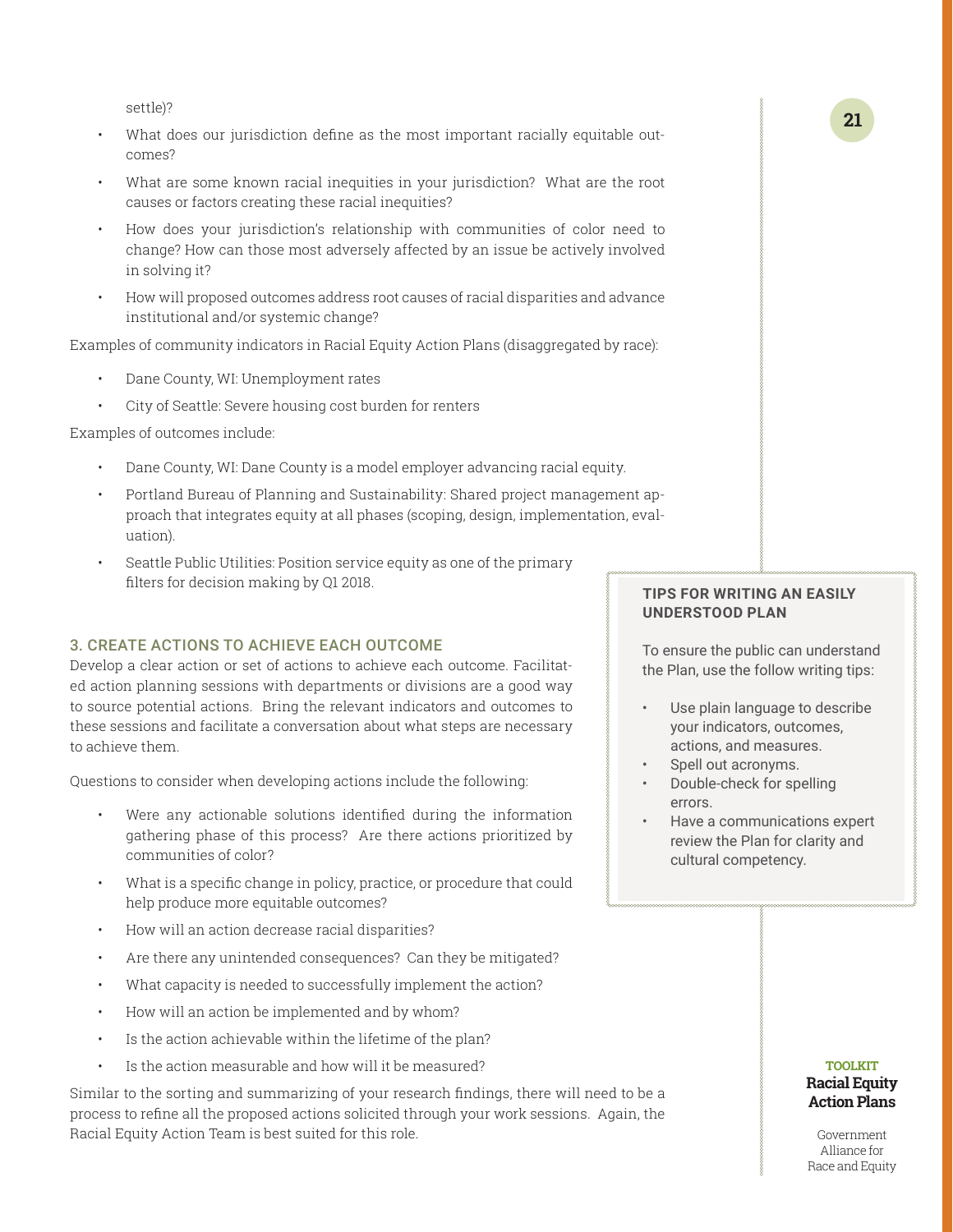Examples of actions include the following:

- Portland Bureau of Planning and Sustainability (BPS): Develop a customized BPS project management approach that integrates transformational values framework, equity tools, and community engagement.
- Seattle Public Utilities: Implement an ongoing, sequential community engagement training and coaching process for all project managers.
- Seattle, WA: Develop and implement a Racial Equity Fund—provide funding to support institutional/community collaborations aimed at eliminating structural racism.

#### 4. CREATE PERFORMANCE MEASURES FOR EACH ACTION AND COMMIT TO A

#### COMPLETION DATE

Each action should have a completion date (month/quarter/year) and performance measure(s). You may consider these questions as you develop a date and measures:

- What is your timeline?
- How will you evaluate and report progress over time?
- How will you know the action is complete?
- Can you retain stakeholder participation and ensure internal and public accountability?

Examples of tangible results to measure include the following:

- Seattle Department of Human Services:
	- 900 youth/young adults of color participating in the Youth & Young Adults Program made academic progress by achieving at least one of the following: GED completion, grade progression, credit retrieval, passing HSPE scores, ontime graduation.
	- By Q4 100 percent of our Human Resources policies will have been evaluated and corrected as filtered through the racial equity toolkit.
- Dane County Racial Equity Framework: 75 percent of Dane County employees believe their department seeks input and assistance on decision making from communities of color.

#### **5.** IDENTIFY THE LEAD POSITION OR BODY THAT HOLDS THE POSITION

#### ACCOUNTABLE FOR COMPLETION OF EACH ACTION

The responsibility for completing actions should be delegated to a position or body. Any community oversight body should also be identified.

#### **Recommend a Stewardship Plan**

The ultimate goal of this work is not a Racial Equity Action Plan. The goal is institutional and structural change. Thus, GARE recommends the Racial Equity Action Team also provide recommendations on Plan stewardship and accountability. This includes responsible parties, resources committed, and accountability structures.

Recommendations could include a proposal for an ongoing coordinating body to track and support implementation of the Plan. Your accountability and stewardship structure is another opportunity to partner with the community.

#### **TOOLKIT Racial Equity Action Plans**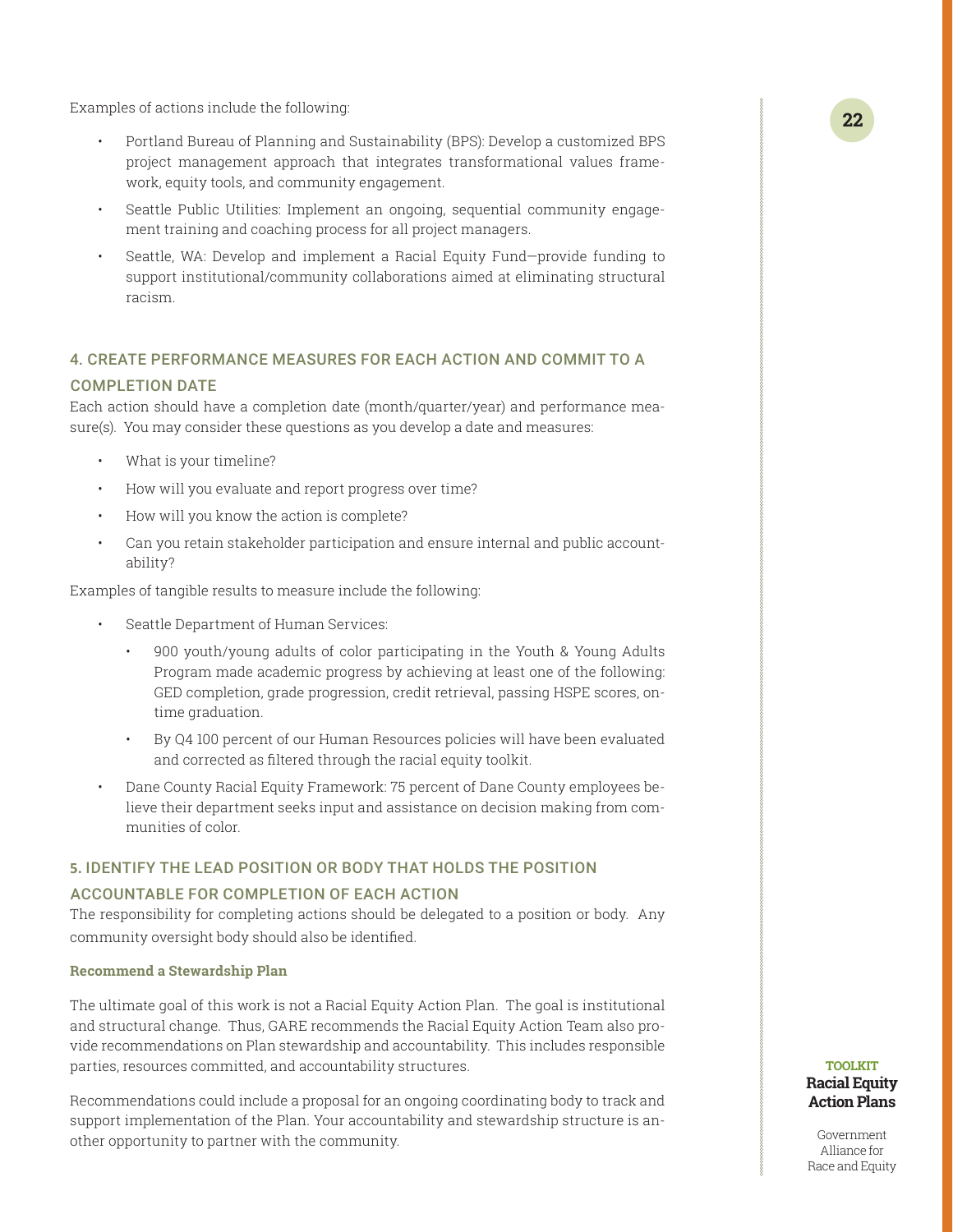Stewardship provides the opportunity to obtain broad buy-in—including from leadership for any shifting of existing resources and/or any new staffing and resources required to implement actions. Also, some actions may be flagged for prioritization due to required immediate or near-term action.

Questions concerning limited resources for this work will undoubtedly arise. Remember, we are paying the cost already for past inaction to reduce disparities. There is a continued and growing cost to inaction. Your leadership should be reminded of this cost when they are considering how much to invest in the plan.

#### **TOOLKIT Racial Equity Action Plans**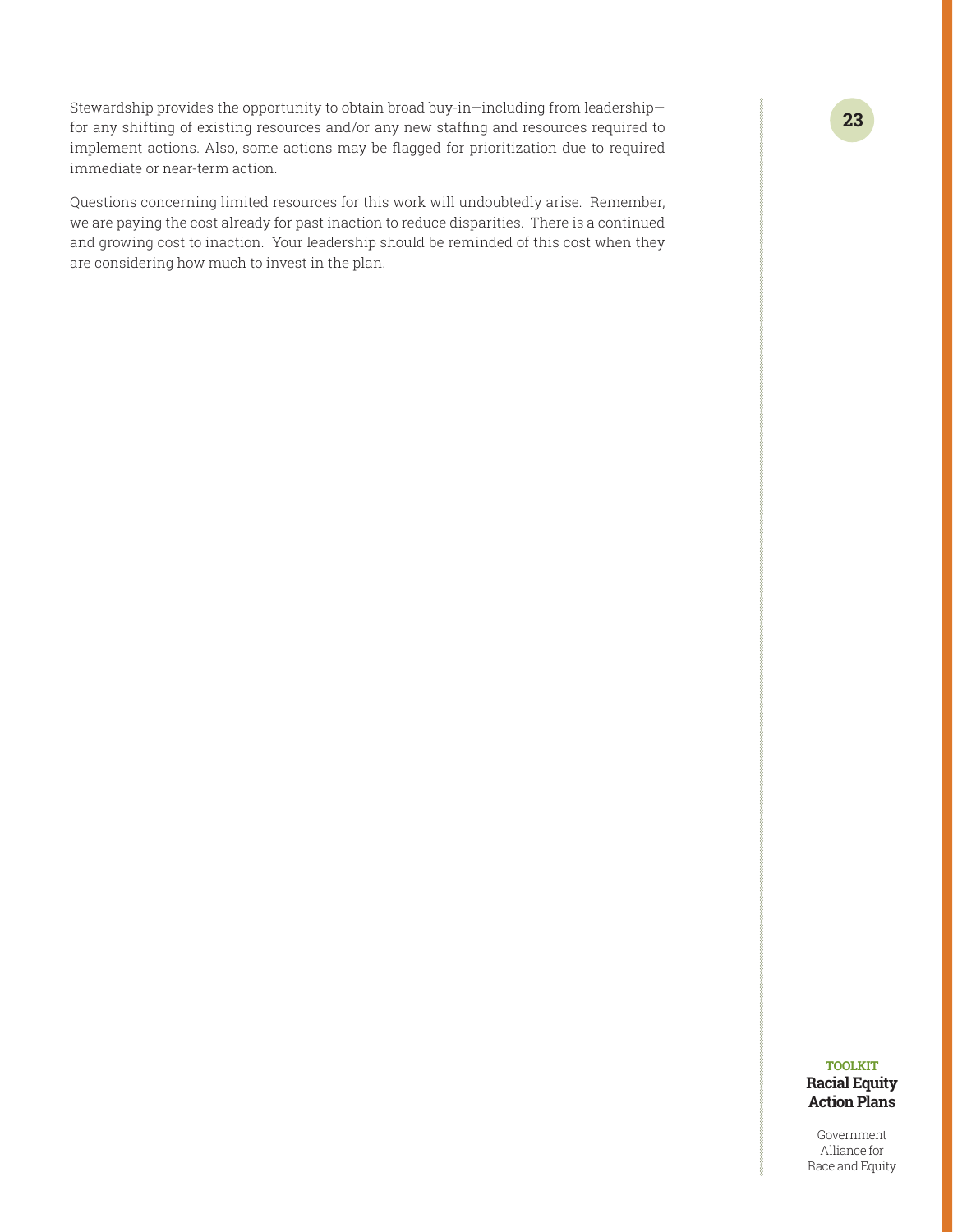# <span id="page-23-0"></span>**REVIEW AND FINALIZING THE PLAN**

Each jurisdiction's process for reviewing a draft plan will be different. The Racial Equity Action Team may want to circulate a draft to all or some participants, similar to the process for sharing the research findings. A public review process and/or comment period is recommended.

**Implementation** Reporting, and<br>Evaluation

After receiving feedback, the Racial Equity Action Team can collectively and individually review the plan using questions like these below. Again, this is an excellent opportunity to engage the community in this process.

- Does the Plan reflect the research findings?
- Are the community indicators of racial disparities explicitly named?
- Are the outcomes and actions likely to make institutional or structural changes?
- Are the actions measurable and realistic?
- Do the actions reflect relevant promising practices in racial equity work?
- Are there positions responsible for the actions?
- Is the Plan implementable and well resourced?
- Are there any multi-department trends?
- Are there opportunities for different departments to work together?
- Are there opportunities for the community to work with departments on an action or the Plan as a whole?

#### **TOOLKIT Racial Equity Action Plans**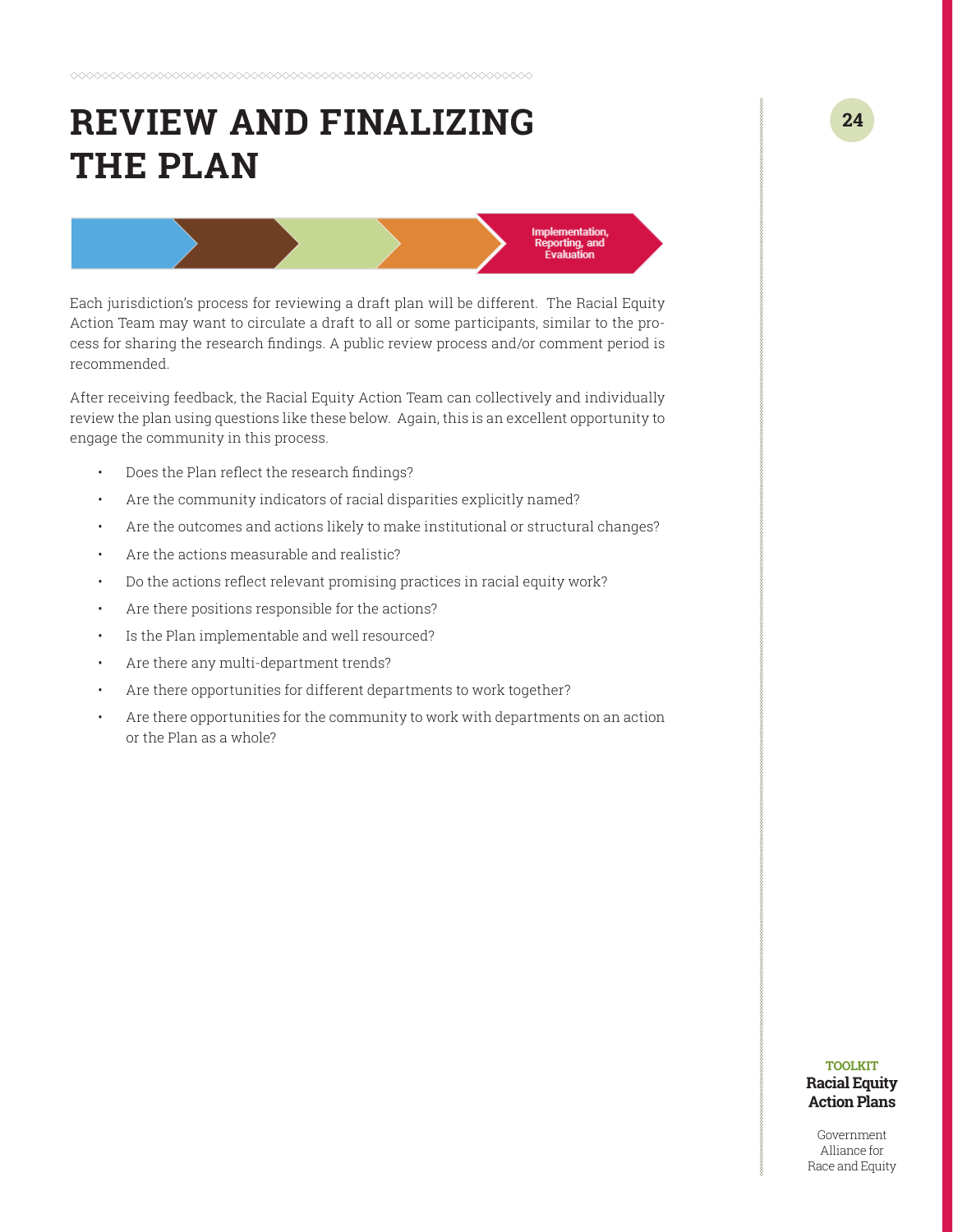# <span id="page-24-0"></span>**ROLL OUT AND IMPLEMENTATION**

Implementation of the plan is perhaps the most critical step to create positive, meaningful change over time. The rollout of the plan should launch its implementation. The plan is a public document so the rollout should occur externally as well as internally. Each rollout will look different for each jurisdiction depending on their structure and their communications capabilities.

Once the plan is finalized, you will want to work with your leadership to distribute the plan at multiple staff levels and in multiple venues. Your communications staff could be good resources. The initial internal process may use similar communication strategies that were used when announcing the planning process; director sends all-staff email, presentation at all-staff meetings, summary materials distributed, etc.

The release of the plan will be a highly visible statement of the jurisdiction's intent and commitment to racial equity. GARE recommends using this opportune moment to raise awareness about racial inequities, government's role in eliminating inequities, and leaders' commitment to eliminating inequities. Achieving these objectives during the rollout of the plan will likely support many of the plan's actions.

At a minimum the executive should publicly release the plan with a press release, social media, and unique webpage. If possible or needed, a legislative body can provide additional legitimacy by adopting the Racial Equity Action Plan through a legislative action. This action could also include budgetary authority for implementation.

#### **TOOLKIT Racial Equity Action Plans**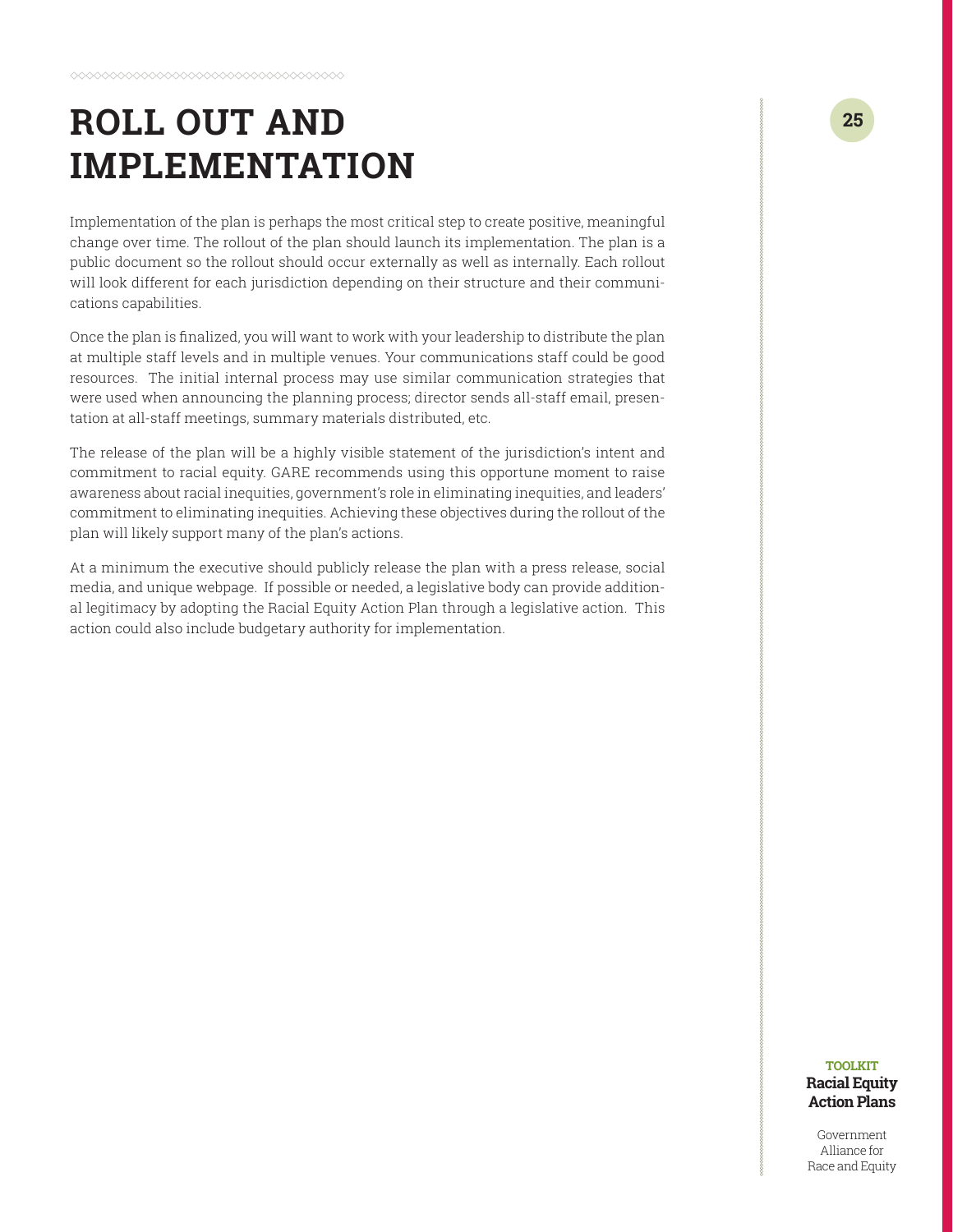# <span id="page-25-0"></span>**ANNUAL PROGRESS REPORTING**

Your stewardship body can help track and report on the progress of the Racial Equity Action Plan. They can compile the reports received from responsible parties and synthesize the results. At a minimum these should document challenges faced and plans for addressing challenges or how the outcome or action might be refined in the future. Also, be sure to document and celebrate successes that have been achieved.

By tracking challenges, the stewardship body will be able to see what obstacles are affecting progress towards racial equity and attempt to resolve those issues. They can also share jurisdiction successes with others who are looking for promising practices.

Some things to consider when reviewing progress on the plans:

- Are there outcomes and actions that are receiving less attention than others?
- Is there a need to change the plan?
- Have plan actions been implemented or in progress? What do the results indicate as to how to improve?
- If there are unmet or blocked actions, is there an explanation and/or proposal for resolving the issue?
- Are there racially diverse staff working on the plan over the year(s)?
- Are residents of color engaged in the implementation of the plan over the year(s)?
- Are measures being recorded and updated as actions change or are completed?
- Is the jurisdiction reporting on challenges and successes?

#### **TOOLKIT Racial Equity Action Plans**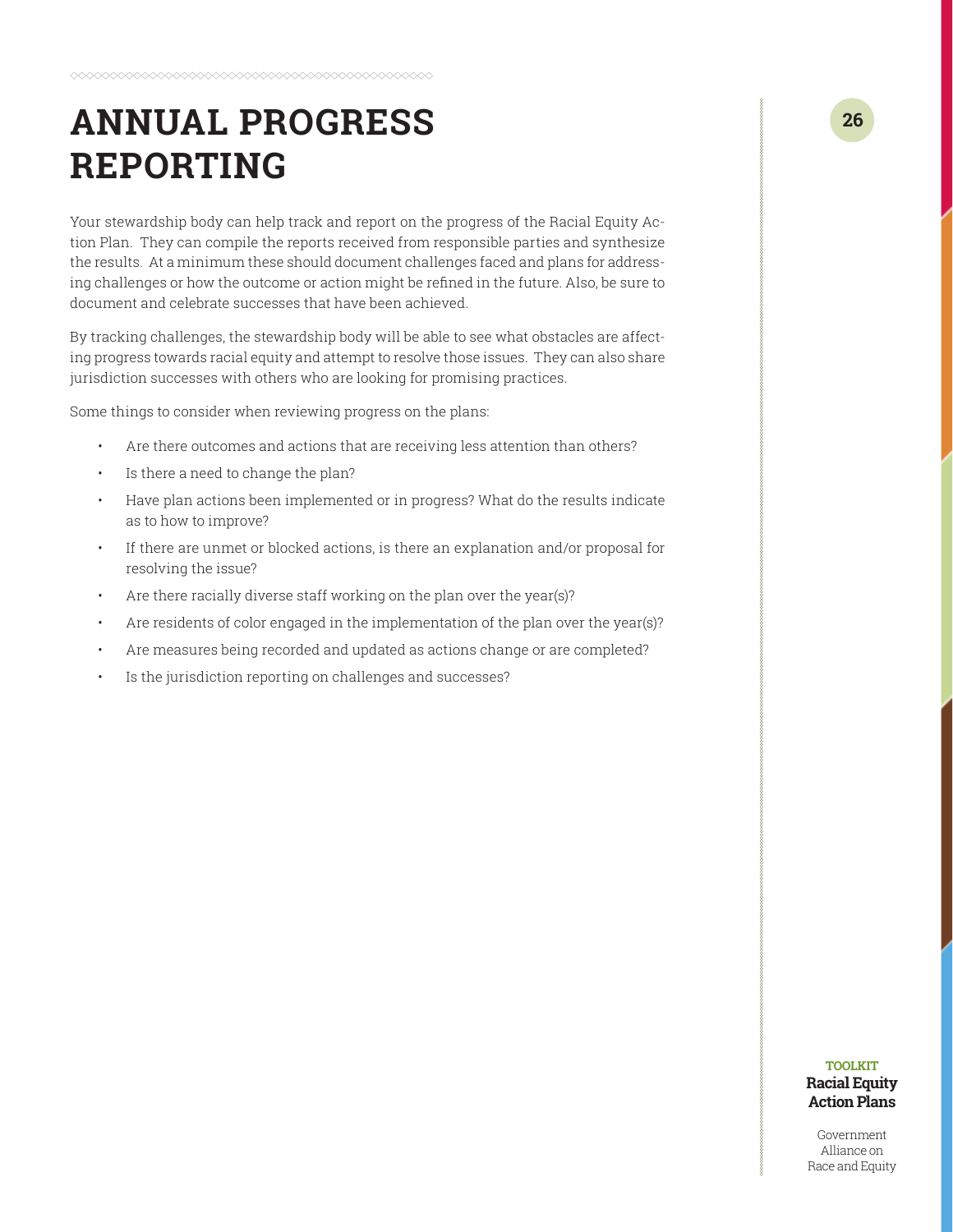# <span id="page-26-0"></span>**CONCLUSION**

By developing a Racial Equity Action Plan, you are moving from theory into action, recognizing the potential for government transformation—a public sector for "the public good." You are creating a shared practice and forming new relationships across the jurisdiction's structure and in partnership with community. You are also creating a culture of learning and reflection to improve upon the work as you go. GARE, your peers, and our network of national partners are all here to help you.

In closing, we encourage you to be driven by:

- Justice—Be clear-eyed about the past and rigorously committed to a new way of governing, one that intentionally creates racial equity rather than reinforces historic injustice. Government itself created and continues to maintain inequity. City governments are uniquely suited and responsible for creating and sustaining equitable outcomes.
- Community—Adhere to the principle "nothing about us without us" as a core tenet of your approach. People of color and communities most affected by inequity are supported to lead efforts toward equity in cities, counties, and states across the country. Build capacity with leaders at all levels—from formal positions of authority and community leaders in cities to peer leaders elsewhere in our movement.
- Momentum—Aim for nothing less than complete transformation, but be both pragmatic and urgent in your approach, seeking not perfection but progress. Starting from what exists, build solutions, constantly evolve and adapt to accelerate the pace of progress.

You are joining a growing movement of people within government, normalizing conversations about race, operationalizing new behaviors and policies, and organizing to achieve racial equity. GARE is seeing more and more jurisdictions that are making a commitment to achieving racial equity, focusing on the power and influence of their own institutions, and working in partnership across sectors and with the community to maximize impact. There is an increasingly strong field of practice. We are organizing in government with the belief that the transformation of government is essential for us to advance racial equity and is critical to our success as a nation.

#### **TOOLKIT Racial Equity Action Plans**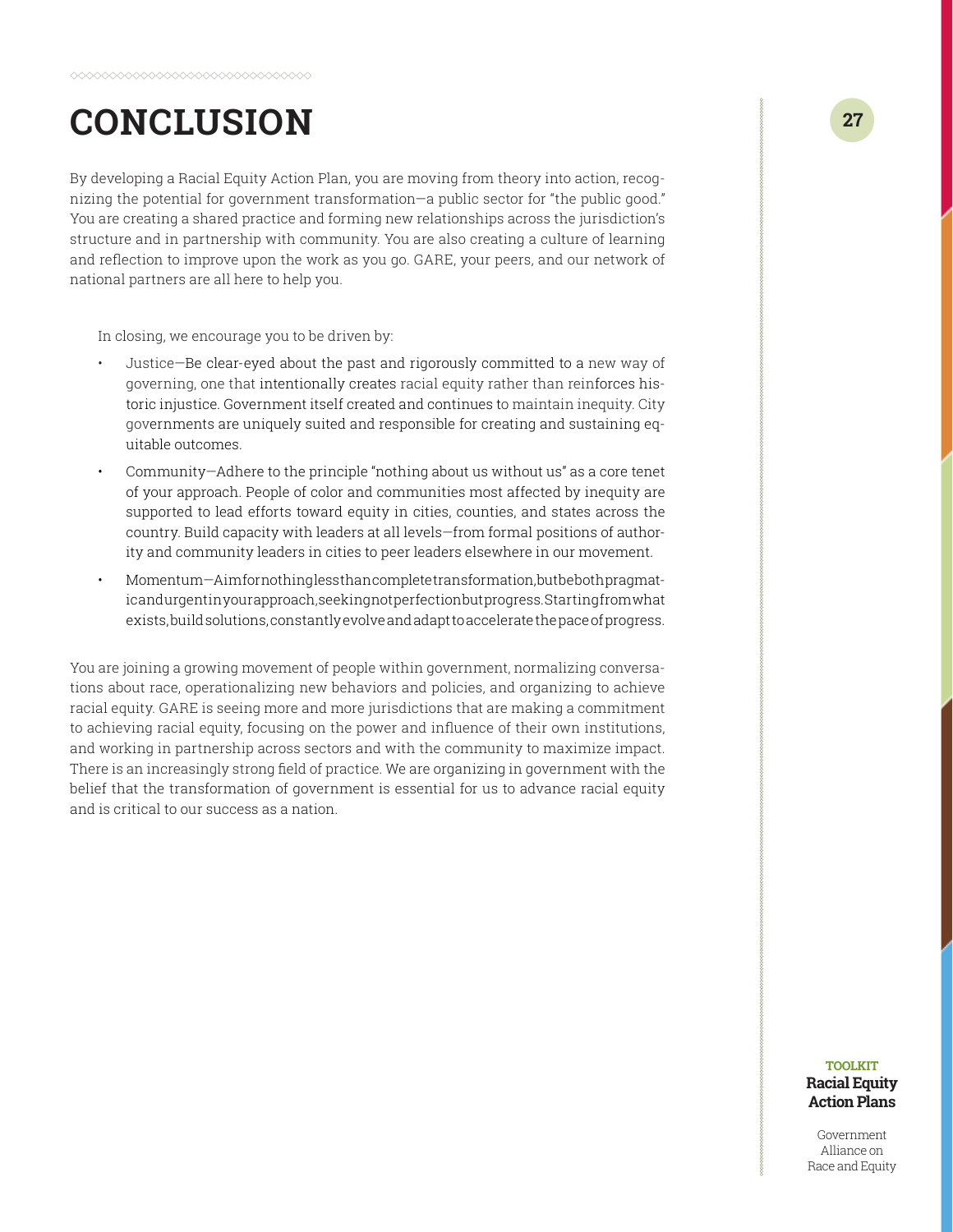# <span id="page-27-0"></span>**APPENDIX I**

### **Racial Equity Plan Template**

(Template that can be customized depending on your jurisdiction's self-assessment and priorities; add your actions, timeline, accountability and performance measures, along with any additional results, indicators and outcomes)

| 1. Jurisdiction's residents understand and are committed to achieving racial equity.                                                                                                                                           |                                                                                                                                                  |                 |                       |                               |                                  |
|--------------------------------------------------------------------------------------------------------------------------------------------------------------------------------------------------------------------------------|--------------------------------------------------------------------------------------------------------------------------------------------------|-----------------|-----------------------|-------------------------------|----------------------------------|
| <b>Community</b><br><b>Indicator</b>                                                                                                                                                                                           | <b>Outcomes and</b><br><b>Actions</b>                                                                                                            | <b>Timeline</b> | <b>Accountability</b> | Performance<br><b>Measure</b> | <b>Progress</b><br><b>Report</b> |
| •Percent of<br>population<br>who believe<br>advancing<br>racial equity<br>should be<br>a priority of<br>government<br>•Percent of<br>population<br>who under-<br>stand the<br>jurisdiction's<br>commitment<br>to racial equity | A. Jurisdiction's<br>employees<br>understand,<br>are committed<br>to, and have<br>the infrastruc-<br>ture needed to<br>advance racial<br>equity. |                 |                       |                               |                                  |

| 2. Jurisdiction's residents view the jurisdiction as an effective and inclusive government<br>that engages community.          |                                                                                                                                                                     |                 |                       |                                      |                                  |
|--------------------------------------------------------------------------------------------------------------------------------|---------------------------------------------------------------------------------------------------------------------------------------------------------------------|-----------------|-----------------------|--------------------------------------|----------------------------------|
| <b>Community</b><br>Indicator                                                                                                  | <b>Outcomes and</b><br><b>Actions</b>                                                                                                                               | <b>Timeline</b> | <b>Accountability</b> | <b>Performance</b><br><b>Measure</b> | <b>Progress</b><br><b>Report</b> |
| • Percent of<br>population<br>who believe<br>the jurisdic-<br>tion values<br>community<br>participation<br>and engage-<br>ment | A. Jurisdiction's<br>employees have<br>outreach and en-<br>gagement skills<br>and competen-<br>cies to advance<br>racially inclusive<br>outreach and<br>engagement. |                 |                       |                                      |                                  |
| ·Jurisdiction<br>services are<br>well received<br>by community<br>members<br>• voter turnout                                   |                                                                                                                                                                     |                 |                       |                                      |                                  |

**28**

#### **TOOLKIT Racial Equity Action Plans**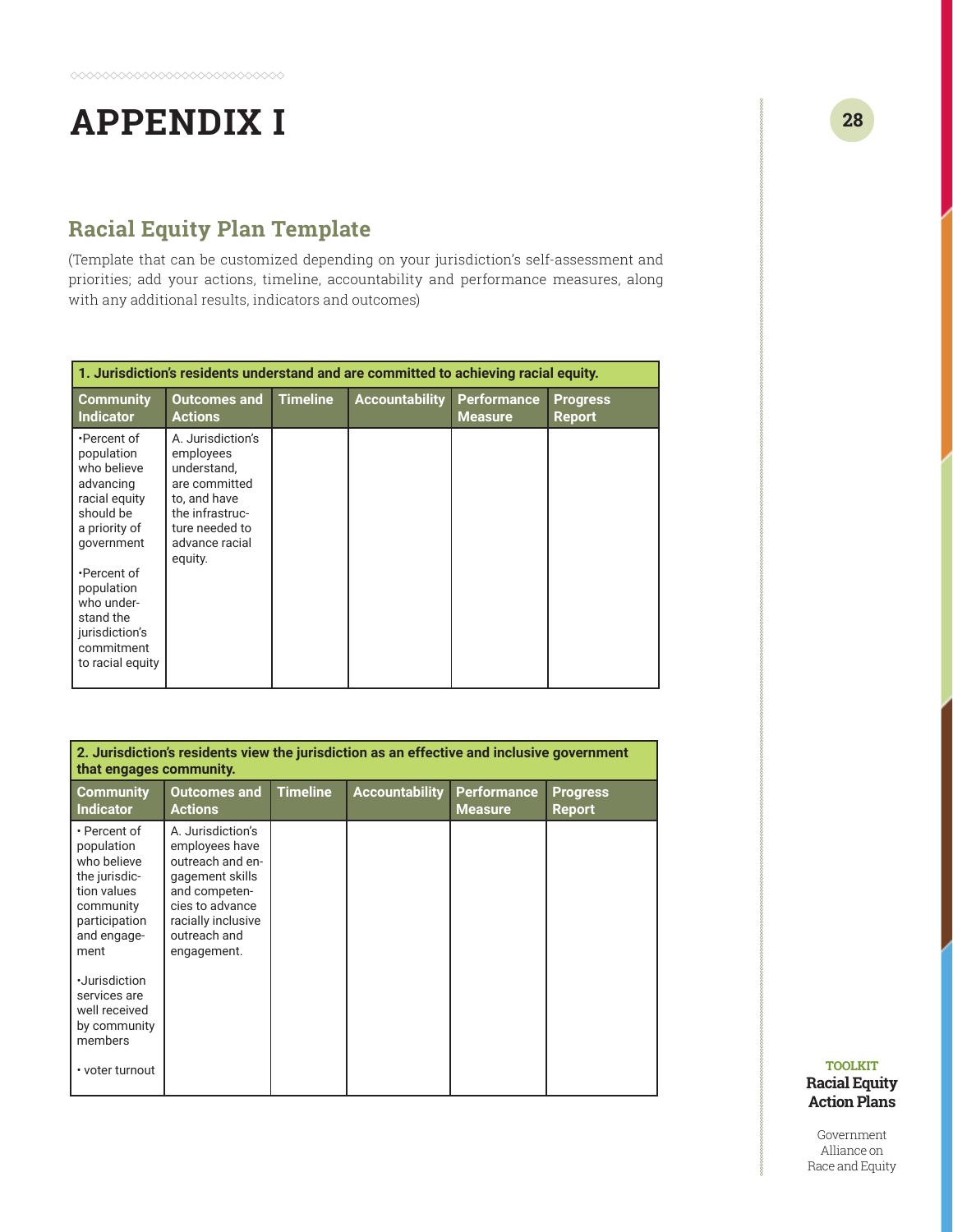### **Racial Equity Plan Template**

| 3. Jurisdiction's communities of color share in the economic prosperity. |                                                                                                      |                 |                       |                                      |                                  |
|--------------------------------------------------------------------------|------------------------------------------------------------------------------------------------------|-----------------|-----------------------|--------------------------------------|----------------------------------|
| <b>Community</b><br>Indicator                                            | <b>Outcomes and</b><br><b>Actions</b>                                                                | <b>Timeline</b> | <b>Accountability</b> | <b>Performance</b><br><b>Measure</b> | <b>Progress</b><br><b>Report</b> |
| •Unemploy-<br>ment rates                                                 | A. Jurisdiction<br>is a model em-<br>ployer advancing                                                |                 |                       |                                      |                                  |
| ·Household<br>income                                                     | racial equity.<br><b>B.</b> Investments                                                              |                 |                       |                                      |                                  |
| .Number of<br>businesses<br>developed                                    | in contracting<br>and procure-<br>ment benefit<br>the diversity of<br>jurisdiction's<br>communities. |                 |                       |                                      |                                  |
|                                                                          |                                                                                                      |                 |                       |                                      |                                  |

| 4. Others                            |                                       |                 |                       |                               |                                  |
|--------------------------------------|---------------------------------------|-----------------|-----------------------|-------------------------------|----------------------------------|
| <b>Community</b><br><b>Indicator</b> | <b>Outcomes and</b><br><b>Actions</b> | <b>Timeline</b> | <b>Accountability</b> | <b>Performance</b><br>Measure | <b>Progress</b><br><b>Report</b> |
| <b>•Criminal</b><br>justice          |                                       |                 |                       |                               |                                  |
| <b>.Education</b>                    |                                       |                 |                       |                               |                                  |
| ·Housing                             |                                       |                 |                       |                               |                                  |
| ·Health                              |                                       |                 |                       |                               |                                  |
|                                      |                                       |                 |                       |                               |                                  |

#### **TOOLKIT Racial Equity Action Plans**